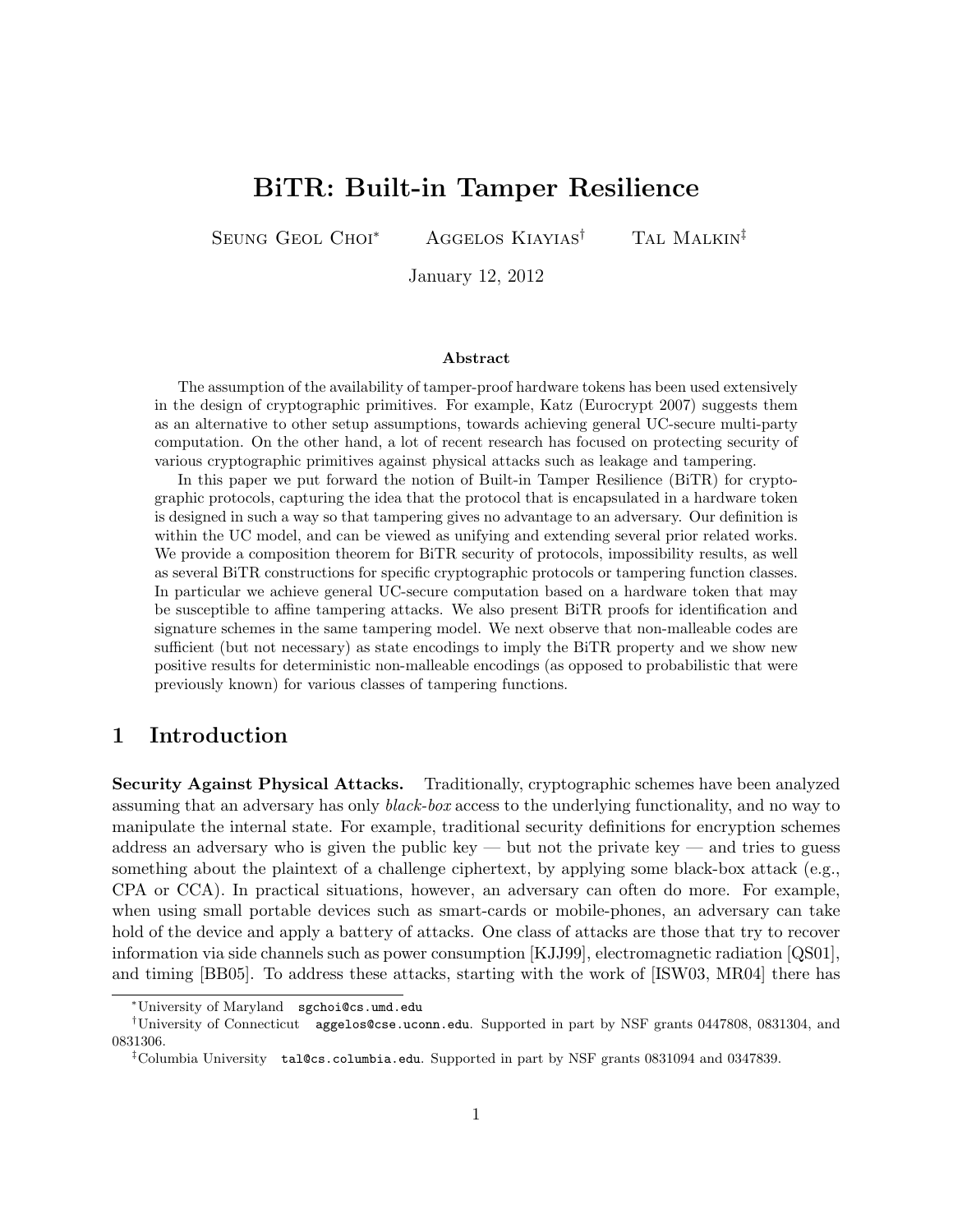been a surge of recent research activity on leakage-resilient cryptographic schemes. For example, refer to [SMY09, AGV09, DKL09, Pie09, NS09, ADW09, KV09, FKPR10, DGK+10, FRR+10, BG10, DP10, JV10, GR10, LW10, BKKV10, P11, MTVY11, HL11].

The present work addresses *tampering attacks*, where an adversary can modify the secret data by applying various physical attacks (c.f.,  $[AK96, BDL01, B597, SA02, Sk005, BECN<sup>+</sup>04]$ ). Currently, there are only a few results in this area [GLM+04, IPSW06, DPW10].

Hardware Tokens. As discussed above, cryptographic primitives have traditionally been assumed to be tamper (and leakage) proof. In the context of larger cryptographic protocols, there have been many works that (implicitly or explicitly) used secure hardware as a tool to achieve security goals that could not be achieved otherwise. The work most relevant to ours is that of Katz  $[Kat07]$ , who suggests to use *tamper-proof hardware tokens* to achieve UC-secure [Can01] commitments. This allows achieving general feasibility results for UC-secure well-formed multi-party computation, where the parties, without any other setup assumptions, send each other tamper-proof hardware tokens implementing specific two-party protocols. There were several followup works such as [MS08, CGS08, DNW08, GIS+10, Kol10, GIMS10, DKM11], all of which assume a token that is tamper proof.

Given the wide applicability of tamper-proof tokens on one hand, and the reality of tampering attacks on the other, we ask the following natural question:

# Can we relax the tamper-proof assumption, and get security using tamperable hardware tokens?

Clearly, for the most general interpretation of this question, the answer is typically negative. For example, if the result of [Kat07] was achievable with arbitrarily-tamperable hardware token, that would give general UC-secure protocols in the "plain" model, which is known to be impossible [CF01]. In this work we address the above question in settings where the class of possible tampering functions and the class of protocols we wish to put in a token and protect are restricted.

# 1.1 Our Contributions

BiTR Definition. We provide a definition of Built-in Tamper Resilience (BiTR) for two party cryptographic protocols, capturing the idea that the protocol can be encapsulated in a hardware token, whose state may be tamperable. Our definition is very general, compatible with the UC setting [Can01], and implies that any BiTR protocol can be used as a hardware token within larger UC-protocols. Our definition may be viewed as unifying and generalizing previous definitions [GLM+04, IPSW06, DPW10] and bringing them to the UC setting, as well as bringing aspects of notions such as related key security for PRFs [BK03] to the setting of any cryptographic primitive (see Section 1.2).

BiTR is a property of a cryptographic protocol  $M$ , which roughly says the following. Any adversary that is able to apply tampering functions from the class  $\mathcal T$  on a token running  $M$ , can be simulated by an adversary that has no tampering capability, independently of the environment in which the tokens may be deployed.

The strongest result one would ideally want is a general compiler that takes an arbitrary protocol and transforms it to an equivalent protocol that is BiTR against arbitrary tampering functions, without having to encode the state into a larger one, and without requiring any additional ran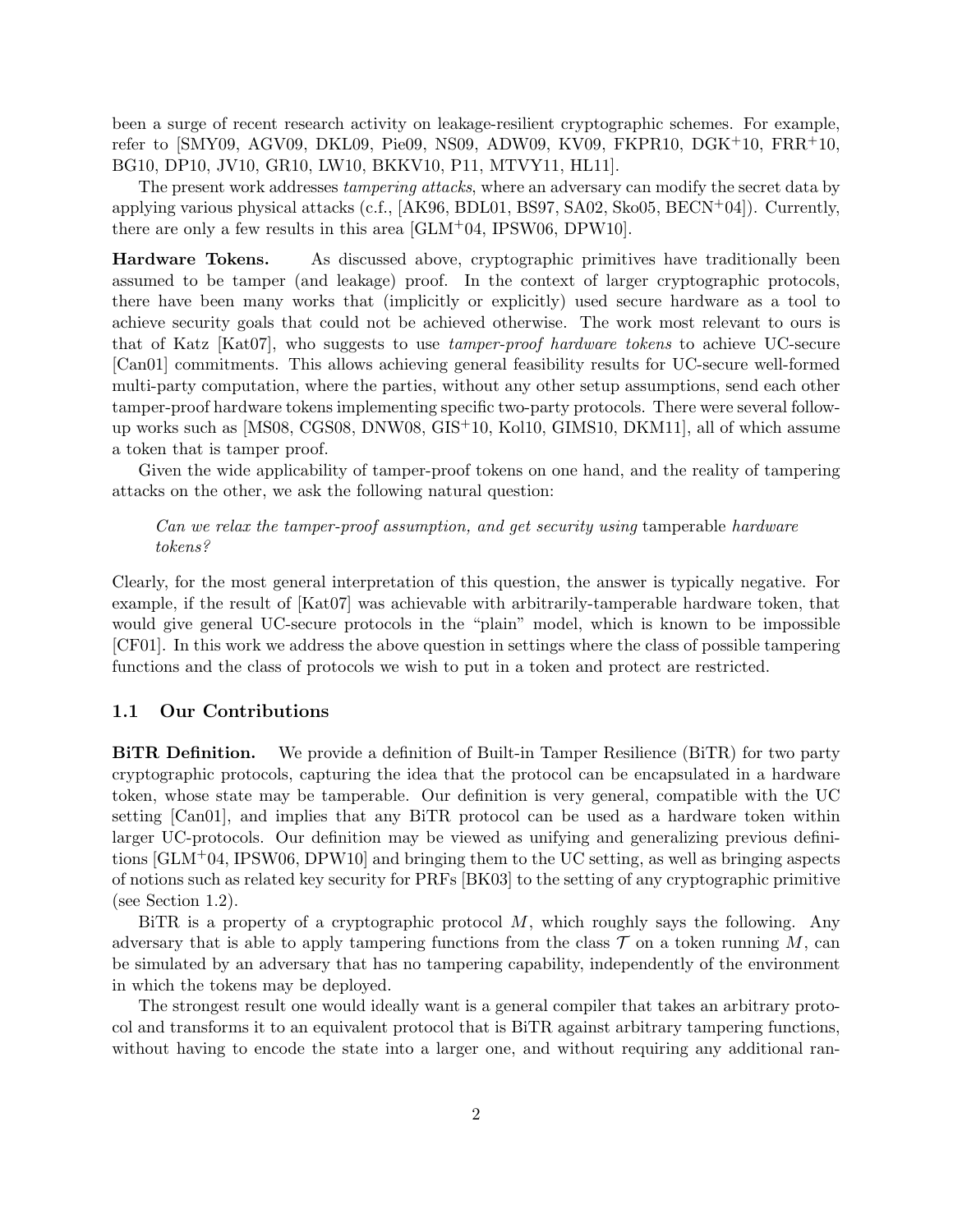domness.<sup>1</sup> Since such a strong result is clearly impossible, we provide several specific results that trade off these parameters (see below), as well as the following composition theorem.

BiTR Composition. As BiTR is a protocol centric property, the natural question that arises is whether it is preserved under composition. A useful result for a general theory of BiTR cryptography would be a general composition theorem which allows combining a BiTR protocol calling a subroutine and a BiTR implementation of that subroutine into one overall BiTR protocol. To this end, we characterize BiTR composition of protocols by introducing the notion of modular-BiTR which captures the property of being BiTR in the context of a larger protocol. We then prove that the property of modular-BiTR is necessary and sufficient for construction of composite BiTR protocols. At the same time we also derive a negative result, namely that modular-BiTR protocols that preserve the BiTR property in any possible context (something we term universal-BiTR) are unattainable assuming the existence of one-way functions, at least for non-trivial protocols. These results thus settle the question of BiTR composability.

BiTR Constructions without State Encoding. We describe results for BiTR primitives that require no state encodings. It may come as a surprise that it is possible to prove a cryptographic protocol BiTR without any encoding and thus without any validation of the secret protocol state whatsoever. This stems from the power of our definitional framework for BiTR and the fact that it is can be achieved for specially selected and designed protocols and classes of tampering functions. We define the class  $\mathcal{T}_{\text{aff}} = \{f_{a,b} \mid a \in \mathbb{Z}_q^*, b \in \mathbb{Z}_q, f_{a,b}(v) := av + b \mod q\}$ . That is, the adversary may apply a modular affine function of his choice to tamper the state. Affine tampering is an interesting class to consider as it has as special cases multiplication (e.g., shifting — which may be the result of tampering shift-register based memory storage), or addition (which may be result of bit flipping tampering).

We prove three protocols BiTR with respect to this class, where the tamper resilience is really "built-in" in the sense that no modification of the protocol or encoding of the state are necessary. The first one is Schnorr's identification (two-round) protocol [Sch91]. The second is Okamoto's signature scheme [Oka06]. Both protocols are interesting on their own (e.g., previous work [GLM+04] focused mostly on signature schemes), but the latter is also useful for the third protocol we prove affine-BiTR, described next.

UC-Secure Computation from tamperable tokens. Katz's approach [Kat07] for building UC-secure computation using hardware tokens allows a natural generalization that involves a commitment scheme with a special property, we call a *dual-mode parameter generation*  $(DPG)$  — depending on the mode of the parameter, the commitment scheme is either statistically hiding or a trapdoor commitment. We then observe that any DPG-commitment is sufficient for providing UC-secure multi-party computation assuming tamper proof tokens. Following this track, we present a new DPG-commitment scheme that is BiTR against affine tampering functions, that relies on discretelog based primitives including the digital signature scheme of Okamoto [Oka06]. Thus, we obtain UC-secure general computation using hardware tokens tamperable with affine functions. We also examine a different class of tokens that implement a single OT [GKR08] and were utilized in [GIS+10] for UC secure computation. We present tampering functions against which these tokens are BiTR.

<sup>&</sup>lt;sup>1</sup>If an encoding  $\psi$  of the state is required, it is desirable that it is deterministic (randomness may not be available in some systems or expensive to generate), and that it has as high rate as possible. Ideally, an existing scheme can be proven BiTR as-is, without any state encoding at all.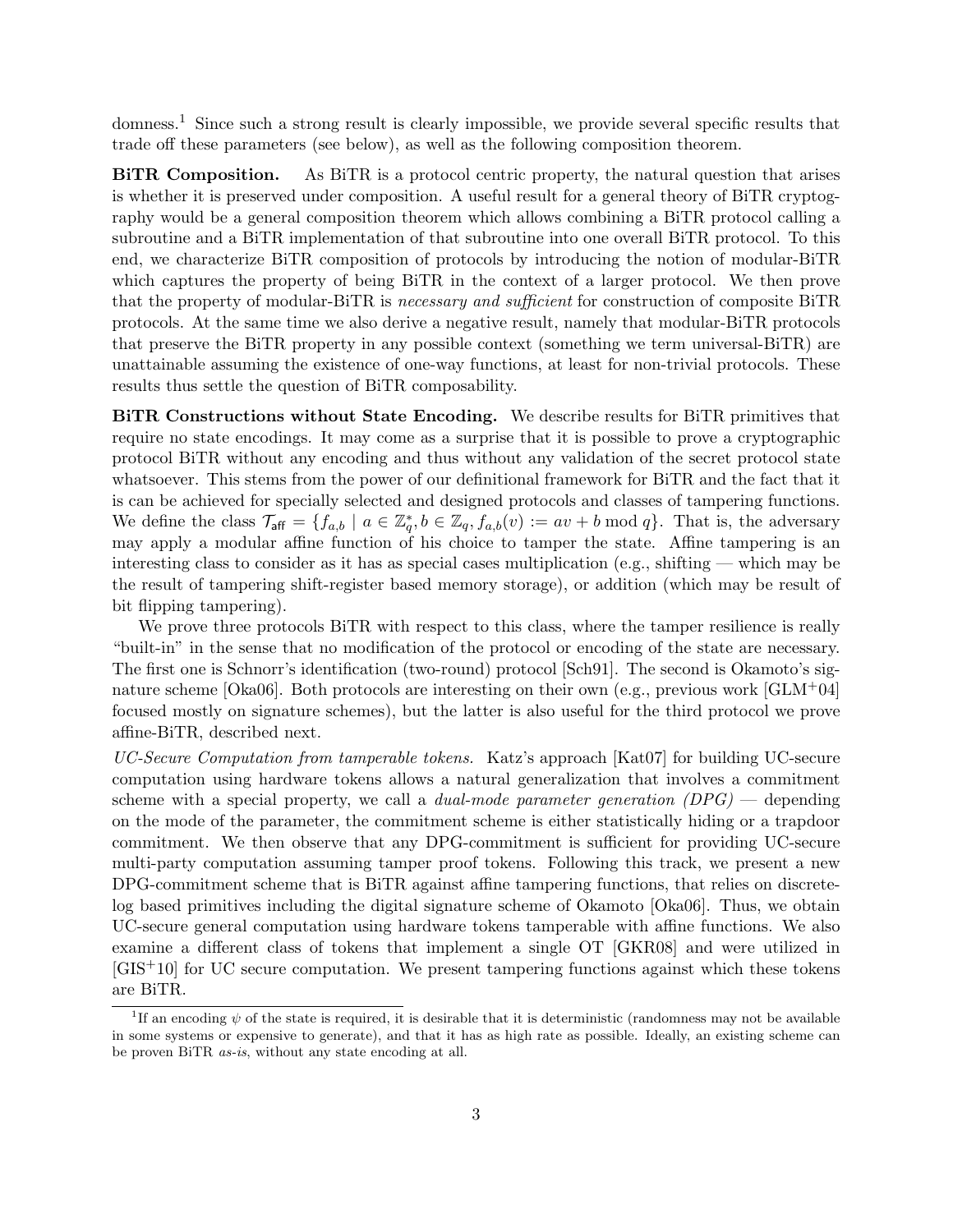BiTR Constructions with State Encoding. We next discuss how one can take advantage of state consistency checks to design BiTR protocols. We observe first that non-malleable codes, introduced by Dziembowski, Pietrzak and Wichs [DPW10] can be used as an encoding for proving the BiTR property of protocols. This gives rise to the problem of constructing such codes. Existing constructions [DPW10] utilize randomness in calculating the encoding; we provide new constructions for such encodings focusing on purely deterministic constructions. In fact, when the protocol uses no randomness (e.g., a deterministic signing algorithm) or a finite amount of randomness (e.g., a prover in the resettable zero-knowledge [CGGM00] setting), by using deterministic encodings the token may dispense with the need of random number generation.

Our design approach takes advantage of a generalization of non-malleable encodings (called  $\delta$ -non-malleable), and we show how they can be constructible for any given set of tampering functions (as long as they exist). Although inefficient for general tampering functions, the construction becomes useful if each function in the class  $\mathcal T$  works independently on small blocks (of logarithmic size). In this case, we show that a non-malleable code for the overall state can be constructed efficiently by first applying Reed-Solomon code to the overall state and then applying δ-non-malleable codes for small blocks to the resulting codeword. We stress that this construction is intended as a feasibility result.

### 1.2 Related Work

We briefly describe the most relevant previous works addressing protection against tampering. We note that none of these works had addressed tampering in the context of UC-secure protocols.

Gennaro et al.  $[GLM+04]$  considered a device with two separate components: one is tamperproof yet readable (circuitry), and the other is tamperable yet read-proof (memory). They defined algorithmic tamper-proof (ATP) security and explored its possibility for signature and decryption devices. Their definition of ATP security was given only for the specific tasks of signature and encryption. In contrast, our definition is simulation based, independent of the correctness or security objectives of the protocol, and we consider general two-party protocols (and the implications in the UC framework [Can01, Kat07]).

Ishai et al. [IPSW06] considered an adversary who can tamper with the wires of a circuit. They showed a general compiler that outputs a self-destructing circuit that withstands such a tampering adversary. Considering that memory corresponds to a subset of the wires associated with the state in their model, the model seems stronger than ours (as we consider only the state, not the computation circuit). However, the tampering attack they considered is very limited: it modifies a bounded subset of the wires between each invocation, which corresponds to tampering memory only partially.

Dziembowski et al. [DPW10] introduced the notion of non-malleable codes and tamper simulatability to address similar concerns as the present work. A distinguishing feature of BiTR security from their approach is that BiTR is protocol-centric. As such, it allows arguing about tamper resilience by taking advantage of specific protocol design features that enable BiTR even without any encodings. Moreover, the positive results of [DPW10] require the introduction of additional circuitry or a randomness device; this may be infeasible, uneconomical or even unsafe in practice it could be introducing new pathways for attacks. In contrast, our positive results do not require state encodings or when they do, they do not rely on randomness.

Bellare and Kohno defined security against related key attacks (RKA) for block ciphers [BK03], and there has been follow-up work [BC10a, AHI11] (see also the references therein). Roughly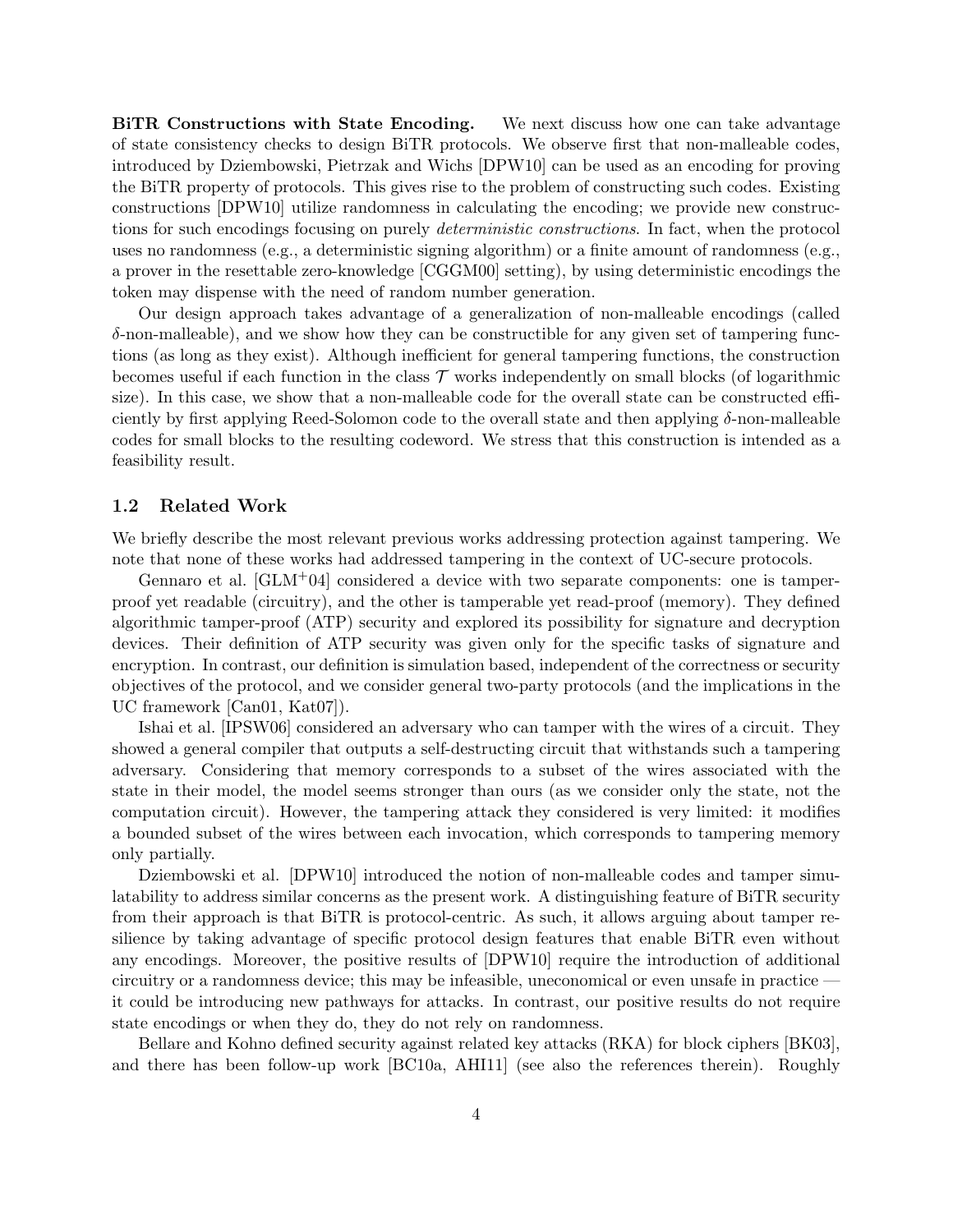speaking, RKA-security as it applies to PRFs and encryption is a strengthening of the security definition of the underlying primitive (be it indistinguishability from random functions or semantic security). RKA-security was only shown against tampering that included addition or multiplication (but not both simultaneously). In fact, RKA-security for PRFs as defined in [BC10a] is different from BiTR when applied to PRFs. A BiTR PRF is not necessarily RKA-secure since the BiTR simulator is allowed to take some liberties that would violate key independence under tampering as required by RKA-security. We do not pursue these relationships further here formally as it is our intention to capture BiTR in a weakest possible sense and investigate how it captures naturally in a simulation-based fashion the concept of tamper resilience for any cryptographic primitive.

# 2 BiTR Definitions

Ideal functionalities. Katz [Kat07] modeled usage of a tamper-proof hardware token as an ideal functionality  $\mathcal{F}_{wrap}$  in the UC framework. Here, we slightly modify the functionality so that it is parameterized by an interactive Turing machine (ITM)  $M$  for a two-party protocol<sup>2</sup> (see Fig. 1). The modification does not change the essence of the wrapper functionality; it merely binds honest parties to the use of a specific embedded program. Corrupted parties may embed an arbitrary program in the token by invoking Forge.

We also define a new functionality  $\mathcal{F}_{twrap}$  similar to  $\mathcal{F}_{wrap}$  but with tampering allowed. Let  $\mathcal{T}$ be a collection of (randomized) functions. Let  $\psi = (E, D)$  be an encoding scheme<sup>3</sup>. The essential difference between  $\mathcal{F}_{twrap}$  and  $\mathcal{F}_{wrap}$  is the ability of the adversary to tamper with the internal state of the hardware token — a function drawn from  $\mathcal T$  is applied on the internal state of the hardware token. This (weaker) ideal functionality notion is fundamental for the definition of BiTR that comes next.

**BiTR Protocols.** We define a security notion for a protocol  $M$ , called Built-in Tamper Resilience (BiTR), which essentially requires that  $\mathcal{F}_{twin}(M)$  is interchangeable with  $\mathcal{F}_{wrap}(M)$ . We adopt the notations in the UC framework given by Canetti [Can01].

**Definition 1 (BiTR protocol)** The protocol M is  $(\mathcal{T}, \psi)$ -BiTR if for any PPT A, there exists a PPT  $S$  such that for any non-uniform PPT  $\mathcal{Z}$ ,

IDEAL $\mathcal{F}_{turnap}(M,\mathcal{T},\psi),\mathcal{A},\mathcal{Z} \approx \text{IDEAL}_{\mathcal{F}_{wrap}(M),\mathcal{S},\mathcal{Z}}$ ,

where  $\approx$  denotes computational indistinguishability.

In case  $\psi = (\mathsf{id}, \mathsf{id})$  (i.e., identity functions), we simply write  $\mathcal{T}\text{-}BiTR$ . Note that this definition is given through the ideal model, which implies (by the standard UC theorem) that whenever a tamper-proof token wrapping M can be used, it can be replaced by a  $\mathcal T$ -tamperable token wrapping  $M<sup>4</sup>$  As a trivial example, every protocol is  $\{id\}$ -BiTR.

<sup>2</sup>We will interchangeably use protocols and ITMs, if there is no confusion.

<sup>&</sup>lt;sup>3</sup>We will sometimes omit  $\psi$  from  $\mathcal{F}_{twrap}$  when it is obvious from the context.

<sup>&</sup>lt;sup>4</sup>One could also consider a definition that requires this in the context of a *specific* UC-protocol. We believe our stronger definition, which holds for any UC-protocol using a token with  $M$ , is the right definition for built-in tamper resilience.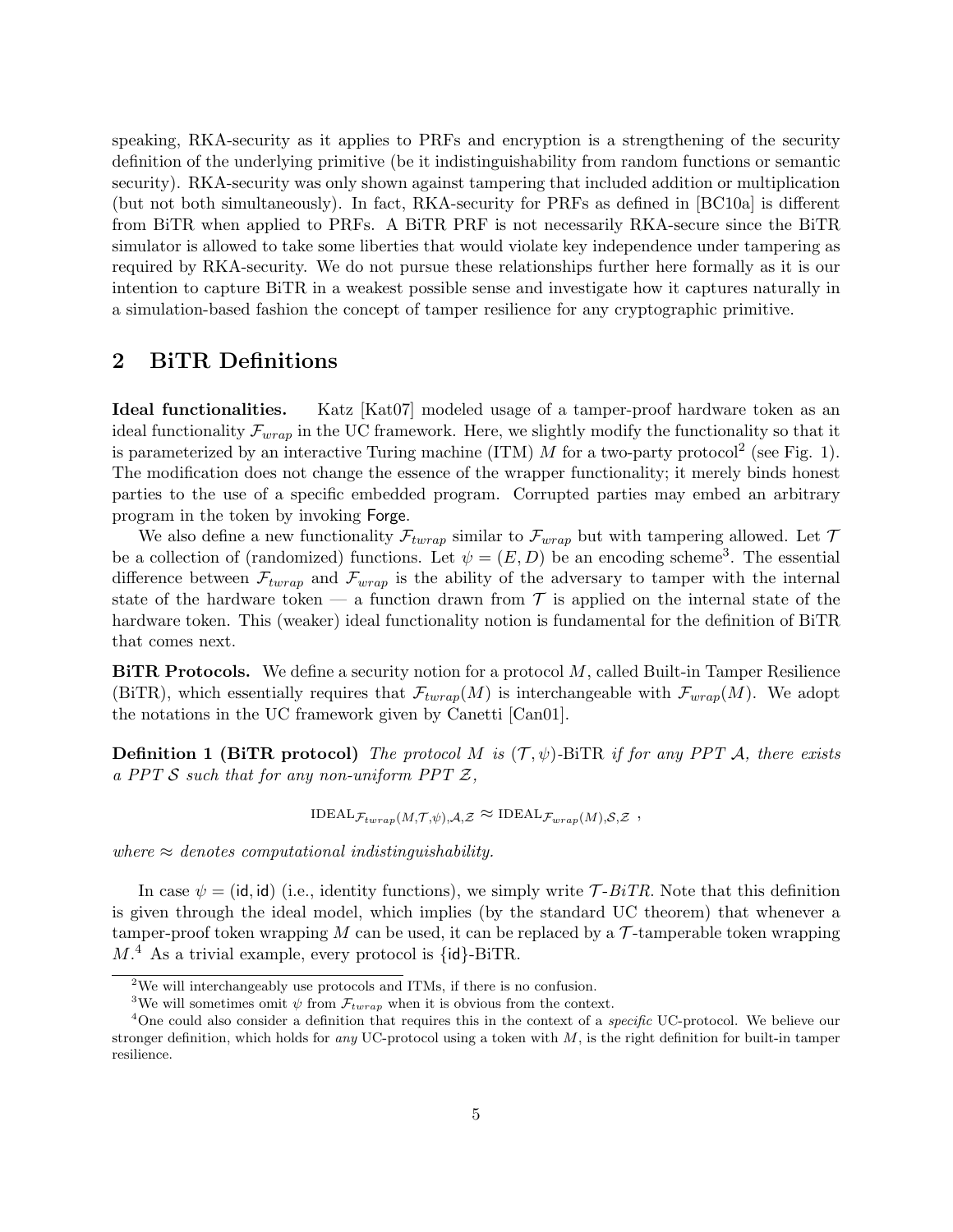1. Let  $msg' = (Initialize, msg)$ . Run  $M(msg')$  for at most  $p(k)$  steps. 2. Let *out* be the response of M (set *out* to  $\perp$  if M does not respond). Let s' be the updated state of M. 3. Send (Initialized, sid, P', out) to P, and (Create, sid, P, P',  $1^{|s'|}$ ) to P' and the adversary. 4. If there is no record  $(P, P', *, *),$  then store  $(P, P', M, s').$ Forge: Upon receiving  $\langle$  Forge, sid, P, P', M', s $\rangle$  from the adversary, if P is not corrupted, do nothing. Otherwise do: 1. Send  $\langle$ Create, sid, P, P', 1<sup>|s|</sup> $\rangle$  to P'. 2. If there is no record  $(P, P', *, *),$  then store  $(P, P', M', s)$ . **Run:** Upon receiving  $\langle \text{Run}, \text{sid}, P, \text{msg} \rangle$  from party P', find a record  $(P, P', K, s)$ . If there is no such record, do nothing. Otherwise, do: 1. Run  $K(msq; s)$  for at most  $p(k)$  steps. 2. Let *out* be the response of K (set *out* to  $\perp$  if K does not respond). Let s' be the updated state of K. Send  $(sid, P, out)$  to P'. 3. Update the record with  $(P, P', K, s')$ . ———————————————————————————————————————————  $\mathcal{F}_{turnan}(M,\mathcal{T},\psi)$ , also parameterized by p and k (and  $\psi = (E,D)$  is an encoding scheme), proceeds as follows **Create:** As in  $\mathcal{F}_{wrap}(M)$  with the only change that state s' is stored as  $E(s')$  in memory. Forge: As in  $\mathcal{F}_{wran}(M)$ . **Run:** Upon receiving  $\langle \text{Run}, \text{sid}, P, \text{msg} \rangle$  from party P', find a record  $(P, P', K, \tilde{s})$ . If there is no such record, do nothing. Otherwise, do: 1. (Tampering) if P' is corrupted and a record  $\langle sid, P, P', \tau \rangle$  exists set  $\tilde{s} = \tau(\tilde{s})$ . 2. (Decoding) If P is corrupted, set  $s = \tilde{s}$ ; otherwise, set  $s = D(\tilde{s})$ . If  $s = \perp$ , send  $(sid, P, \perp)$  to P' and stop. 3. Run  $K(msq; s)$  for at most  $p(k)$  steps.

 $\mathcal{F}_{wrap}(M)$  is parameterized by a polynomial p and a security parameter k.  $\mathcal{F}_{wrap}$  proceeds as follows:

**Create:** Upon receiving  $\langle$  Create, sid, P, P', msg) from party P:

- 4. Let *out* be the response of K (set *out* to  $\perp$  if K does not respond). Let s' be the updated state of K. Send  $(sid, P, out)$  to P'.
- 5. (Encoding) If P is corrupted, set  $\tilde{s} = s'$ ; otherwise set  $\tilde{s} = E(s')$ .
- 6. Update the record with  $(P, P', K, \tilde{s})$ .
- **Tamper:** Upon receiving  $\langle$ Tamper, sid, P, P',  $\tau$ ) from the adversary A, if P' is not corrupted or  $\tau \notin \mathcal{T}$ , do nothing. Otherwise make a record  $(sid, P, P', \tau)$  (erasing any previous record of the same form).

Figure 1: Ideal functionalities  $\mathcal{F}_{wrap}(M)$  and  $\mathcal{F}_{twrap}(M, \mathcal{T}, \psi)$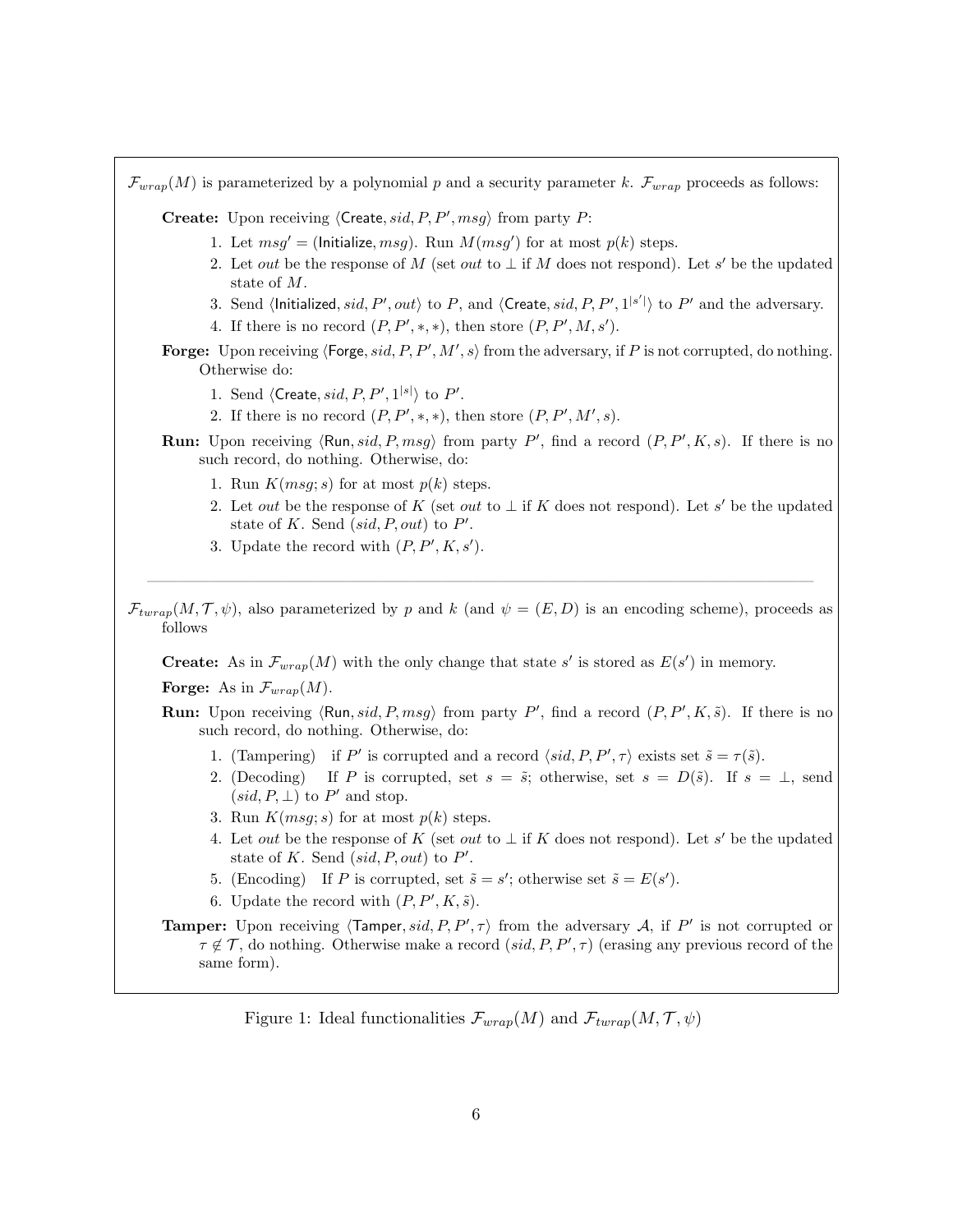We note that the above definition is intended to capture in the weakest possible sense the fact that a protocol is tamper resilient within an arbitrary environment. A feature of the definition is that there is no restriction in the way the simulator accesses the underlying primitive (as long as no tampering is allowed). This enables, e.g., a signature to be called BiTR even if simulating tampered signatures requires untampered signatures on different chosen messages, or even on a larger number of chosen messages. We believe that this is the correct requirement for the definition to capture that "if the underlying primitive is secure without tampering, it is secure also with tampering" (in the signature example, security is unforgeability against any polynomial time chosen message attack). Nonetheless, it can be arguably even better to achieve BiTR security through a "tighter" simulation, where the BiTR simulator is somehow restricted to behave in a manner that is closer to the way  $A$  operates (except for tampering of course) or possibly even more restricted. For instance, one may restrict the number of times the token is accessed by the simulator to be upper bounded by the number of times  $A$  accesses the token. In fact all our positive results do satisfy this desired additional tighter simulation property. Taking this logic even further, one may even require that once tampering occurs the BiTR simulator can complete the simulation without accessing the token at all — effectively suggesting that tampering trivializes the token and makes it entirely simulatable (and that would be akin to related-key attack security). We believe that the ability of BiTR to be readily extended to capture such more powerful scenarios highlights the robustness of our notion and, even though these scenarios are not further pursued here, the present work provides the right basis for such upcoming investigations.

### 2.1 Composition of BiTR ITMs

It is natural to ask if a modular design approach applies to BiTR protocols. To investigate this question we need first to consider how to define the BiTR property in a setting where protocols are allowed to call subroutines.

Consider an ITM  $M_2$  and another ITM  $M_1$  that calls  $M_2$  as a subroutine. We denote by  $(M_1; M_2)$  the compound ITM. The internal state of  $(M_1; M_2)$  is represented by the concatenation of the two states  $s_1||s_2$  where  $s_1$  and  $s_2$  are the states of  $M_1$  and  $M_2$  at a certain moment of the runtime respectively. Let  $\mathcal{F}_{turnap}(M_1; M_2, \mathcal{T}_1 \times \mathcal{T}_2, \psi_1 \times \psi_2)$  denote an ideal functionality that permits tampering with functions from  $\mathcal{T}_1$  for the state of  $M_1$  and from  $\mathcal{T}_2$  for the state of  $M_2$  while the states are encoded with  $\psi_1$  and  $\psi_2$  respectively. We can also consider a sequence of ITMs that call each other successively  $\overline{M} = (M_1; \ldots; M_n)$ . We next generalize the BiTR notion for an ITM  $M_i$  employed in the context of  $\overline{M}$  in a straightforward manner<sup>5</sup>.

**Definition 2 (modular BiTR protocol)** Given  $\overline{M} = (M_1; \ldots; M_n)$ ,  $\overline{\mathcal{T}} = \mathcal{T}_1 \times \ldots \times \mathcal{T}_n$ , and  $\overline{\psi}=\psi_1\times\ldots\times\psi_n,$  for some  $i\in [n],$  we say that  $M_i$  is modular- $(\mathcal{T}_i,\psi_i)$ -BiTR with respect to  $\overline{M},\overline{\mathcal{T}}$ and  $\overline{\psi}$  if for any PPT A there exists a PPT S such that for any non-uniform PPT Z,

$$
\text{IDEAL}_{\mathcal{F}_{twrap}(\overline{M}, \overline{\mathcal{T}}_i, \overline{\psi}), \mathcal{A}, \mathcal{Z}} \approx \text{IDEAL}_{\mathcal{F}_{twrap}(\overline{M}, \overline{\mathcal{T}_{i+1}}, \overline{\psi}), \mathcal{S}, \mathcal{Z}},
$$

where  $\overline{\mathcal{T}_i} = \{\text{id}\}\times\ldots\times\{\text{id}\}\times\mathcal{T}_i\times\ldots\times\mathcal{T}_n$ .

Roughly speaking, this definition requires that whatever the adversary can do by tampering  $M_i$ with  $\mathcal{T}_i$  (on the left-hand side) should be also done without (on the right-hand side) in the context

<sup>&</sup>lt;sup>5</sup>We also study the BiTR notion of an ITM  $M_i$  when it is universally composed. See later in this section.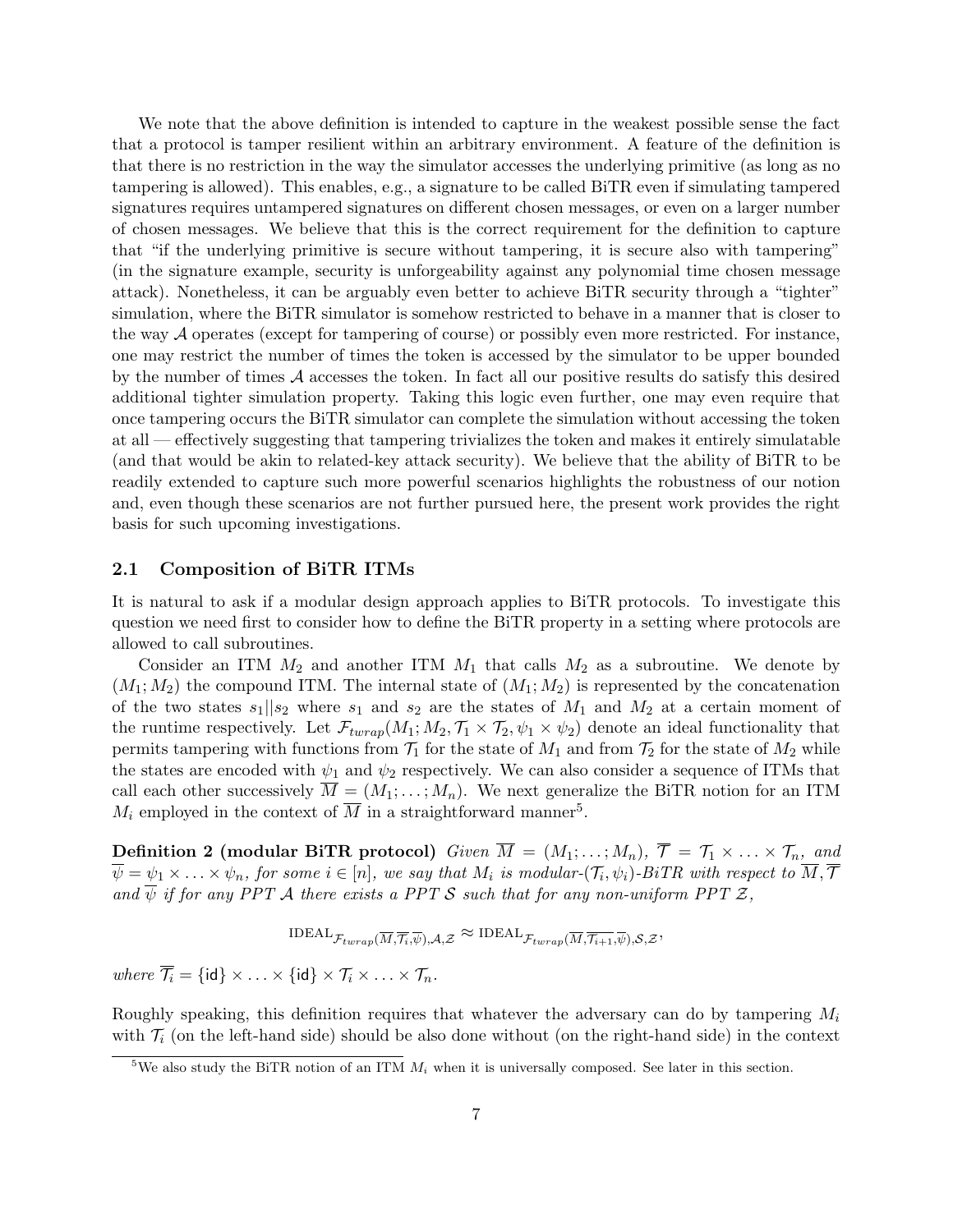of  $\overline{M}, \overline{\mathcal{T}}, \overline{\psi}$ . For simplicity, if  $\overline{M}, \overline{\mathcal{T}}, \overline{\psi}$  are clear from the context, we will omit a reference to it and call an ITM  $M_i$  simply modular- $(\mathcal{T}_i, \psi_i)$ -BiTR.

The composition theorem below confirms that each ITM being modular BiTR is a necessary and sufficient condition for the overall compound ITM being BiTR.

**Theorem 1 (BiTR Composition Theorem)** Consider protocols  $M_1, \ldots, M_n$  with  $\overline{M} = (M_1, \ldots, M_n)$  $\ldots, M_n)$  and  $\mathcal{T} = \mathcal{T}_1 \times \ldots \times \mathcal{T}_n$ , and  $\psi = \psi_1 \times \ldots \times \psi_n$ . It holds that  $M_i$  is modular- $(\mathcal{T}_i, \psi_i)$ -BiTR for  $i = 1, \ldots, n$ , with respect to  $\overline{M}, \overline{\mathcal{T}}, \overline{\psi}$  if and only if  $(M_1; \ldots; M_n)$  is  $(\mathcal{T}, \psi)$ -BiTR.

**Proof:** We need to show that for any A there is an S for which it holds that for any Z

$$
IDEAL_{\mathcal{F}_{turnap}(\overline{M}, \overline{\mathcal{T}}, \overline{\psi}), \mathcal{A}, \mathcal{Z}} \approx IDEAL_{\mathcal{F}_{wrap}(\overline{M}), \mathcal{S}, \mathcal{Z}},
$$
\n
$$
(1)
$$

First, due to the fact that  $M_1$  is modular BiTR, we obtain that there is an  $S_1$  for which it holds that:

$$
IDEAL_{\mathcal{F}_{turnap}(\overline{M}, \overline{\mathcal{T}}, \overline{\psi}), \mathcal{A}, \mathcal{Z}} \approx IDEAL_{\mathcal{F}_{turnap}(\overline{M}, \overline{\mathcal{T}}_2, \overline{\psi}), \mathcal{S}_1, \mathcal{Z}},\tag{2}
$$

**The Second Service** 

Observe that we can advance to the next step by simply applying modular BiTR property again for  $M_2$  and so on successively. This would complete the forward direction of the theorem's statement.

The reverse direction is simple given that all required simulators for showing that  $M_i$  is modular BiTR can be instantiated by the simulator S that is guaranteed to exist since  $(M_1; \ldots; M_n)$  is BiTR.

While the proof of the composition theorem above is straightforward itdoes highlight a strategy for composing BiTR protocols provided that they are proven to be modular-BiTR with respect to each other. It should be noted that the theorem does not provide the benefits of UC protocol composition that enables arguing about the security of the protocols individually and then arbitrarily composing them. We refer to this issue as the context-sensitivity of the modular BiTR property and we investigate it below. By showing a negative result, wedemonstrate thatit is unavoidable in the context of BiTR security.

Context Sensitivity of Modular-BiTR Security. The modular-BiTR definition is contextsensitive; an ITM may be modular BiTR in some contexts but not in others, in particular depending on the overall compound token  $M$ . This naturally begs a question whether there is a modular-BiTR ITM that is insensitive to the context. In this way, akin to a universally composable protocol, a universally BiTR ITM could be used modularly together with any other ITM and still retain its BiTR property. To capture this we formalize universal-BiTR security below, as well as a weaker variant of it that is called *universal-BiTR parent* which applies only to ITMs used as the parent in a sequence of ITMs.

**Definition 3 (universal BiTR)** If an ITM M is modular- $(\mathcal{T}, \psi)$ -BiTR with respect to any possible  $\overline{M}, \overline{\mathcal{T}}, \overline{\psi}$  then we call M universal- $(\mathcal{T}, \psi)$ -BiTR. If M is modular- $(\mathcal{T}, \psi)$ -BiTR whenever M is used as the parent ITM then we call it universal- $(\mathcal{T}, \psi)$ -BiTR parent.

Not very surprisingly (and in a parallel to the case of UC protocols) this property is very difficult to achieve. In fact, we show that if one-way functions exist then *non-trivial* universal-BITR ITMs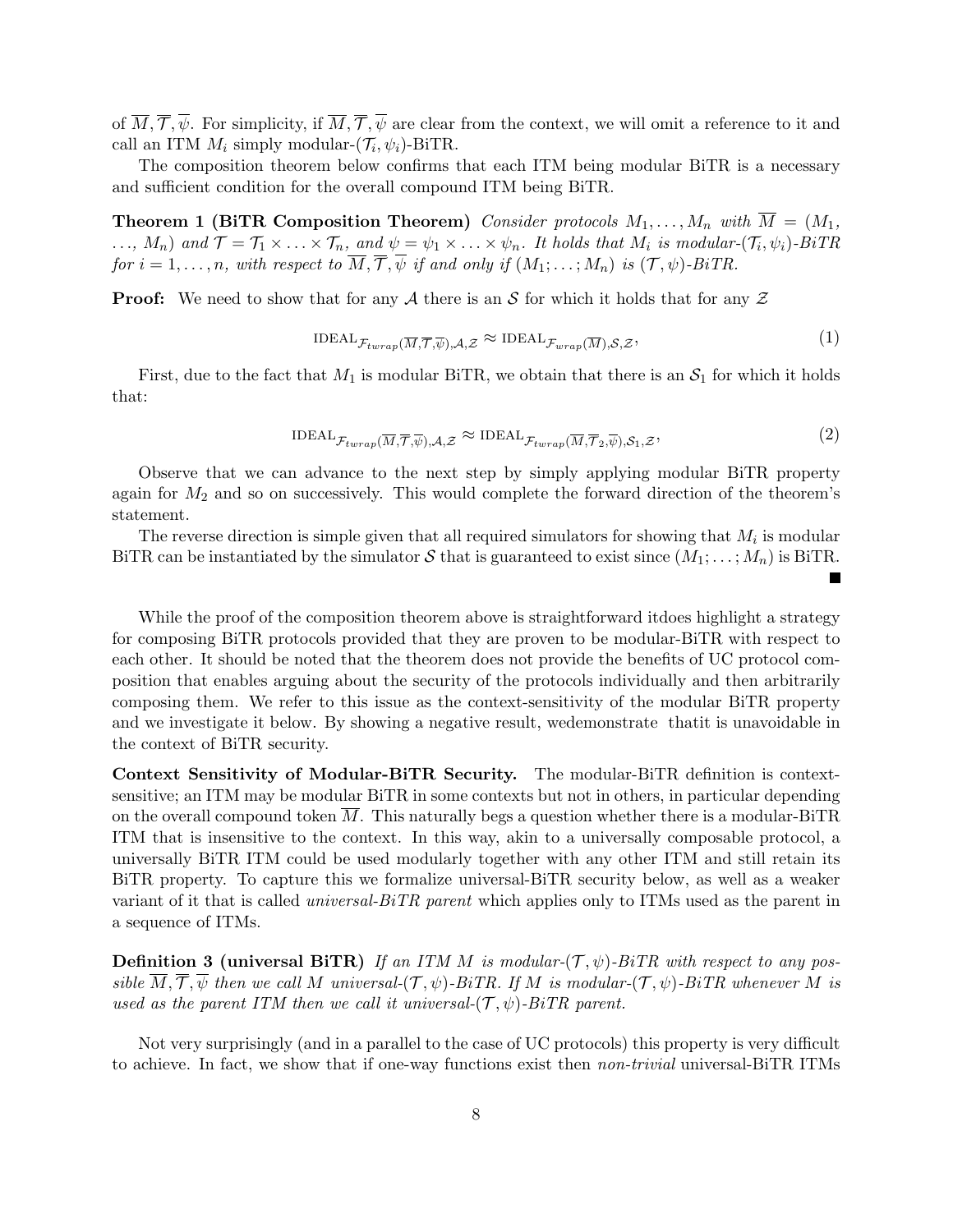do not exist. We first define non-triviality: an ITM M will be called non-trivial if the set of its states can be partitioned into at least two sets  $S_0, S_1$  and there exists a set of inputs A that produce distinct outputs depending when the ITM M is called and its internal state belongs to  $S_0$  or  $S_1$ . We call the pair of sets a state partition for M and the set A the distinguishing input-set. Note that if an ITM is trivial then for any partition of the set of states  $S_0, S_1$  and any set of inputs A, the calling of the ITM  $M$  on  $A$  produces identical output. This effectively means that the ITM  $M$  does not utilize its internal state at all and obviously is BiTR by default. Regarding non-trivial ITMs we next prove that they cannot be  $(\mathcal{T}, \psi)$ -BiTR for any tampering function  $\tau$  that switches the state between the two sets  $S_0, S_1$ , i.e.,  $\tau(S_0) \subseteq S_1$ ,  $\tau(S_1) \subseteq S_0$ . We call such tampering function state-switching for the ITM M. If an encoding  $\psi$  is involved, we call  $\tau$  state-switching for the encoding  $\psi$ . We are now ready to prove our negative result.

# **Theorem 2** Assuming one-way functions exist, there is no non-trivial universal- $(\mathcal{T}, \psi)$ -BiTR ITM M such that  $\mathcal T$  contains a state-switching function for M and the encoding  $\psi$ .

**Proof:** Consider a protocol M' that initializes M as well as produces a  $(vk, sk)$  pair for a signature scheme. M' ignores any input it is given and always calls M with an input that belongs to A, collects the output z and then returns  $(z, \sigma)$  where  $\sigma = Sign(sk, z)$ .

Now consider any simulator that tries to simulate a tampering attack against M. In the world where tampering is allowed, after the tampering with the function  $\tau$  takes place the adversary possesses a signature  $\sigma' = Sign(sk, z')$  where z' is the output of M but after the internal state has been switched. The simulator on the other hand can only obtain signatures of the form  $(z, Sign(sk, z))$  where  $z \neq z'$ . Given that M' ignores its input there is no freedom for the simulator to obtain any other signature and as a result under the security of the underlying signature no simulator can succeed in simulating the world where tampering takes place (any successful simulator would amount to a forgery against  $Sign(\cdot)$ . ш

Roughly speaking, the theorem holds since a parent ITM  $M_1$  calling  $M_2$  can make the message exchanges between them "non-malleable" by outputting a signature on these messages. In this context, no non-trivial  $M_2$  can be modular-BiTR, and thus  $M_2$  is not universal-BiTR. We note that the above theorem is quite final for the case of universal BiTR ITMs. It leaves only the possibility of proving the universal-BiTR property for trivial ITMs (that by default satisfy the notion) or for sets of functions that are not state-switching, i.e., essentially they do not affect the output of M and therefore inconsequential. This state of affairs is not foreign to properties that are supposed to universally compose. Indeed, in the case of UC-security large classes of functionalities are not UC-realizable [CKL03]. To counter this issue, in the UC-setting one may seek setup assumptions to alleviate this problem, but in our setting setup assumptions are to be avoided. For this reason, proving the modular-BiTR property within a given context is preferable.

On the other hand, the universal-BiTR parent property turns out to be feasible, and thus this leaves a context insensitive property to be utilized for modular design of BiTR protocols. We in fact take advantage of this, and jumping ahead, the parent ITM in the compound ITM used to achieve general UC-secure MPC in Section 4 satisfies this property and can be composed with any child ITM.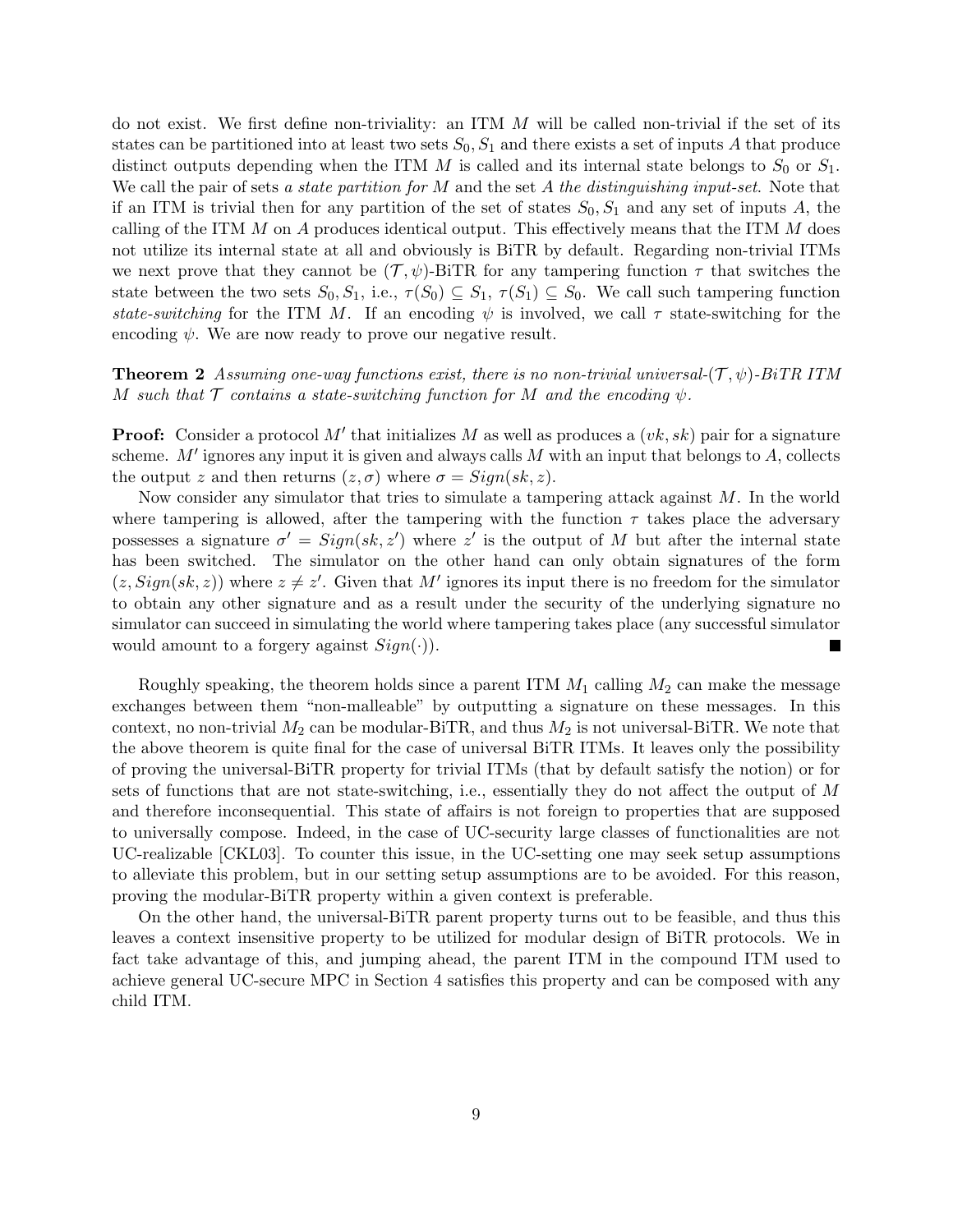# 3 Affine BiTR Protocols without State Encoding

In this section, we show two protocols (for identification and signatures, respectively) that are BiTR against certain tampering functions, without using any modification or encoding. Specifically, we consider a tampering adversary that can modify the state of the hardware with affine functions. Assuming the state of the hardware is represented by variables of  $\mathbb{Z}_q$  for some prime q, the adversary can choose a tampering  $f_{a,b}$  on a variable v, which will change v into  $f_{a,b}(v) = av + b \mod q$ . Let  $\mathcal{T}_{\mathsf{aff}} = \{f_{a,b} \mid a \in \mathbb{Z}_q^*, b \in \mathbb{Z}_q\}$  and  $\mathcal{T}_{\mathsf{aff}}^2 = \mathcal{T}_{\mathsf{aff}} \times \mathcal{T}_{\mathsf{aff}}$ .

Schnorr Identification [Sch91]. The Schnorr identification is a two-round two-party protocol between a prover and a verifier. The common input is  $y = g^x$ , where g is a generator of a cyclic group of size q, and the prover's auxiliary input is  $x \in \mathbb{Z}_q$ . The protocol proceeds as follows:

- 1. The prover picks a random  $t \in \mathbb{Z}_q$  and sends  $z = g^t$  to the verifier.
- 2. The verifier picks a random  $c \in \mathbb{Z}_q$  and sends c to the prover, which in turn computes  $s = cx + t \mod q$  and sends s to the verifier. The verifier checks if  $zy^c = g^s$ .

We consider the ITM  $M_{sch}$  on the prover side wrapped as a hardware token (see Figure 2). This ITM is BiTR against affine functions. To see why it is BiTR, suppose that the adversary tampers with the state changing x into  $ax + b$  for some a and b. In the second round, the BiTR simulator — given c, from the adversary, that is supposed to go to  $\mathcal{F}_{twrap}(M_{sch}; \mathcal{T}_{aff})$  — has to find out an appropriate c' going to  $\mathcal{F}_{wrap}(M_{sch})$  such that the simulator, on receiving  $s' = c'x + t$  from  $\mathcal{F}_{wrap}(M_{sch})$ , can output  $c(ax+b)+t$  that would come from  $\mathcal{F}_{twrap}(M_{sch};\mathcal{T}_{aff})$ . In summary, given  $(a, b, c, s')$ , but not x or t, the simulator has to generate a correct output by controlling c'. It can do so by choosing  $c' = ac$  and outputting  $s' + cb$ . Note that  $s' + cb = c(ax + b) + t$ .

**Theorem 3** The ITM  $M_{sch}$  in Fig. 2 is  $\mathcal{T}_{\text{aff}}^2$ -BiTR without any encoding.

**Proof:** Let M be an ITM as described above and  $\mathcal{T} = \mathcal{T}_{\text{aff}}^2$ . We show that for any non-uniform PPT  $\mathcal Z$  and any PPT  $\mathcal A$ , there exists a PPT  $\mathcal S$  such that

$$
\text{IDEAL}_{\mathcal{F}_{\text{turnap}}(M, \mathcal{T}, \psi), \mathcal{A}, \mathcal{Z}} \approx \text{IDEAL}_{\mathcal{F}_{\text{wrap}}(M), \mathcal{S}, \mathcal{Z}}.
$$

Let  $(P, P')$  be the two party concerned with the token execution; one party generates the token and the other executes it. Handling the case in which no party is corrupted and the case in which both

 $M_{sch}$ : The description of a cyclic group of size q, including a generator g, is embedded in the program as a public parameter. The state is  $(x,t) \in \mathbb{Z}_q^2$ .

#### Initialization

- Upon receiving a message (lnitialize), choose  $x, t \in_R \mathbb{Z}_q$  and output  $g^x$ .

#### Message Handling

- Upon receiving a message (Prove,  $\perp$ ), output  $z = g^t$ .
- Upon receiving a message (Prove, c), compute  $s = cx + t \mod q$ , pick  $t \in_R \mathbb{Z}_q$ , and output s.

Figure 2: ITM for Schnorr Identification  $M_{sch}$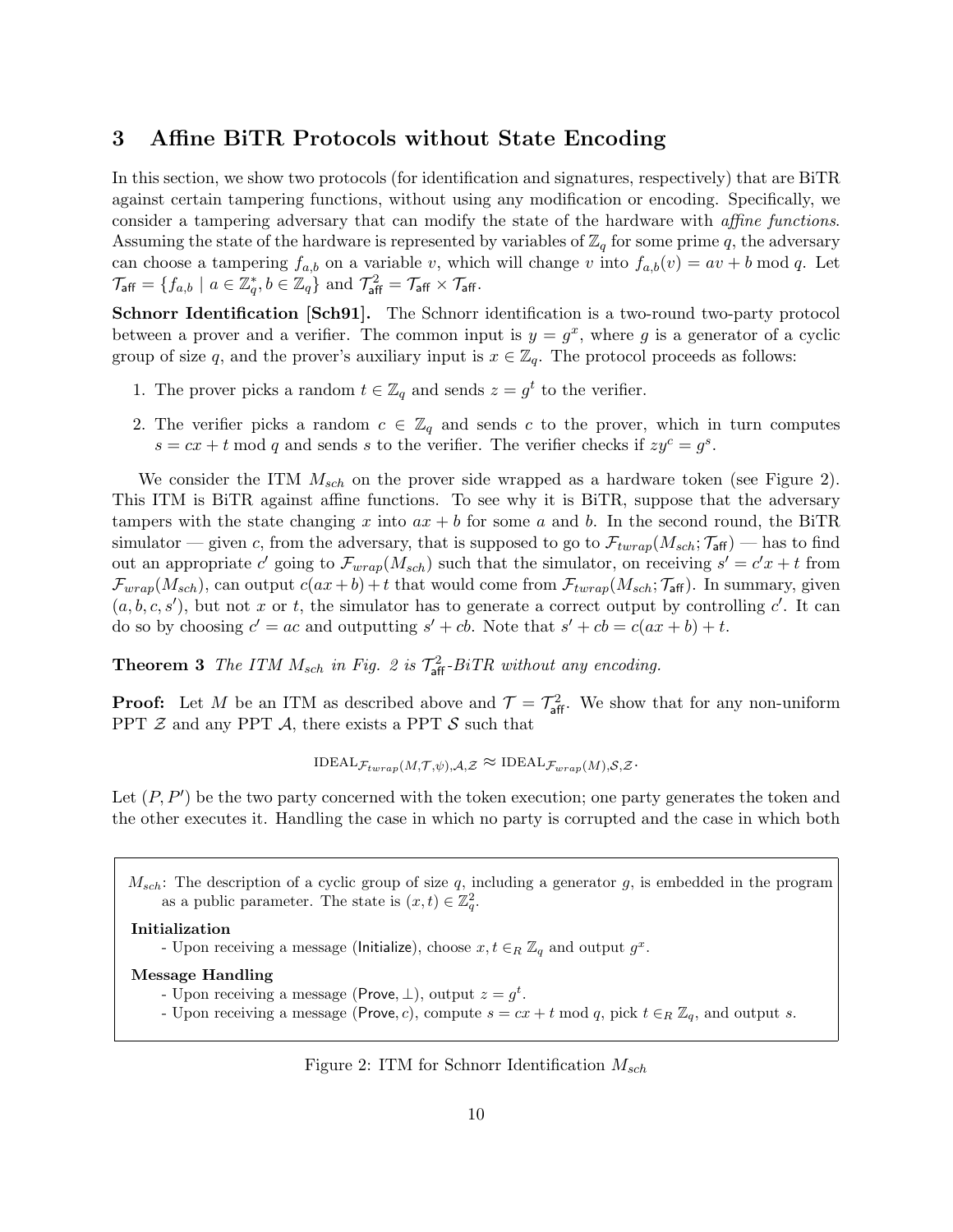parties are corrupted is trivial. Now we consider the case in which only one party is corrupted. Wlog, suppose that  $P'$  is corrupted.

Fix Z and A. For convenience, let  $\mathcal{F}_{wrap} = \mathcal{F}_{wrap}(M)$  and  $\mathcal{F}_{twrap} = \mathcal{F}_{twrap}(M, \mathcal{T})$ . In order to keep the history of tamperings,  $S$  maintains two functions  $f_x$  and  $f_t$ , which are initialized with identity functions. The simulator  $S$  proceeds as follows:

- S forwards all the messages between  $A$  and  $Z$ .
- Upon receiving Create or Forge message, S just relays the message exchanges between  $\mathcal{F}_{wrap}$ and  $P'$ .
- Upon receiving  $\langle$ Tamper, sid, P, P',  $(f_{a_x,b_x}, f_{a_t,b_t})\rangle$  from A, Set  $f_x = f_x \circ f_{a_x,b_x}$  and  $f_t =$  $f_t \circ f_{a_t,b_t}.$
- Upon receiving  $\langle$ Run, sid, P, msg $\rangle$  from A on behalf of P':

If  $msg = (\text{Prove}, \perp), S \text{ calls } \mathcal{F}_{wrap} \text{ with } \langle \text{Run}, sid, P, msg \rangle.$  Let  $\langle sid, P, z \rangle$  be the output from  $\mathcal{F}_{wrap}$ . S forwards the output A and sets  $f_t$  to the identity function.

If  $msg = (Prove, c)$ , let w and v (resp., a and b) be the coefficients of  $f_x$  (resp.,  $f_t$ ), that is,  $f_x: z \mapsto wz + v$  and  $f_t: z \mapsto az + b$ . S computes  $c' = wc/a$  and calls  $\mathcal{F}_{wrap}$ with  $\langle Run, sid, P, (Prove, c')\rangle$ . Let  $\langle sid, P, s'\rangle$  be the output from  $\mathcal{F}_{wrap}$ . S computes  $s = as' + cv + b$  and sends  $\langle sid, P, s \rangle$  to A. Set  $f_t$  to the identity function.

ш

Note that

$$
s = as' + cv + b = a(c'x + t) + cv + b = a(wcx/a + t) + cv + b
$$
  
=  $wcx + at + cv + b = (wx + v)c + (at + b).$ 

Therefore, the above simulation is perfect.

Signature Scheme due to Okamoto [Oka06]. The digital signature scheme of Okamoto [Oka06] was employed in the context of designing blind signatures. Here we show that it is BiTR against affine functions. We give a brief description next. Let  $(\mathbb{G}_1, \mathbb{G}_2)$  be a bilinear group as follows: (1)  $\mathbb{G}_1$  and  $\mathbb{G}_2$  are two cyclic groups of prime order q possibly with  $\mathbb{G}_1 = \mathbb{G}_2$ ; (2)  $h_1$ and  $h_2$  are generators of  $\mathbb{G}_1$  and  $\mathbb{G}_2$  respectively; (3)  $\psi$  is an isomorphism from  $\mathbb{G}_2$  to  $\mathbb{G}_1$  such that  $\psi(h_2) = h_1$ ; (4) e is a non-degenerate bilinear map  $e : \mathbb{G}_1 \times \mathbb{G}_2 \rightarrow \mathbb{G}_T$  where  $|\mathbb{G}_T| = p$ ,  $\forall u \in \mathbb{G}_1 \ \forall v \in \mathbb{G}_2 \ \forall a, b \in \mathbb{Z} : e(u^a, u^b) = e(u, v)^{ab}.$ 

The signature scheme below is secure against a chosen message attack under the Strong Diffie-Hellman assumption [Oka06].

- Key Generation: Randomly select generators  $g_2, u_2, v_2 \in G_2$  and compute  $g_1 = \psi(g_2), u_1 =$  $\psi(u_2)$ , and  $v_1 = \psi(v_2)$ . Choose a random  $x \in \mathbb{Z}_q^*$  and compute  $w_2 = g_2^x$ . Verification key is  $(g_1, g_2, w_2, u_2, v_2)$ . Signing key is x.
- Signature of a message  $m \in \mathbb{Z}_q^*$ : Choose random  $r, s \in \mathbb{Z}_q^*$ . The signature is  $(\sigma, r, s)$  where  $\sigma = (g_1^m u_1 v_1^s)^{1/(x+r)}$  and  $x + r \neq 0 \pmod{q}$ .
- Verification of  $(m, \sigma, r, s)$ : Check that  $m, r, s \in \mathbb{Z}_q^*$ ,  $\sigma \in \mathbb{G}_1$ ,  $\sigma \neq 1$ , and  $e(\sigma, w_2 g_2^r)$  $e(g_1, g_2^m u_2 v_2^s).$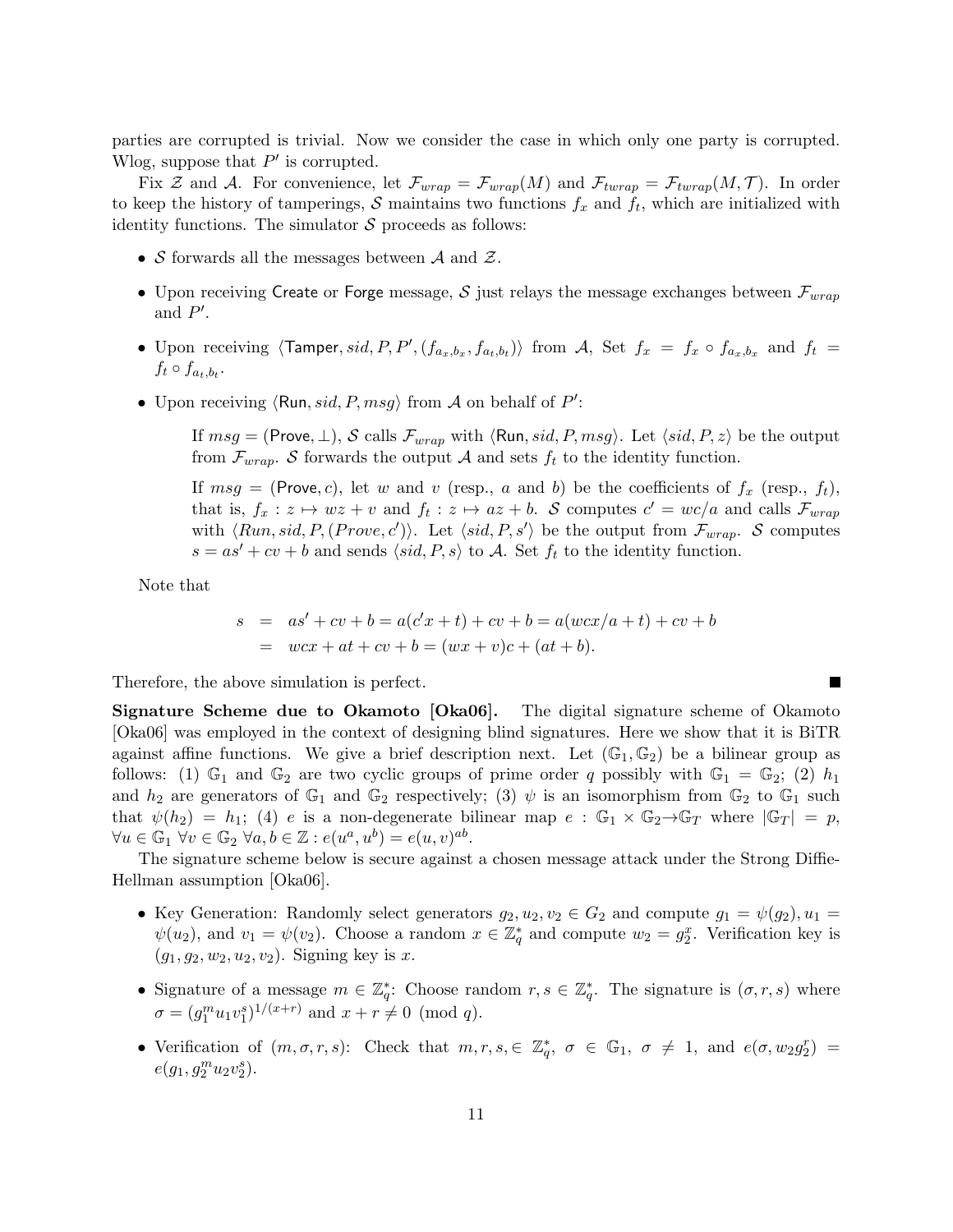$M_{oka}$ : The description of  $\mathbb{G}_1$ ,  $\mathbb{G}_2$ ,  $g_2, u_2, v_2$ , and a collision-resistant hashing function  $H: \{0,1\}^n \rightarrow \mathbb{Z}_q^*$ are embedded in the program as a public parameter. The state is  $x \in \mathbb{Z}_q$ .

#### Initialization

- Upon receiving a message (Initialize), choose  $x \in_R \mathbb{Z}_q$ , and  $g_2, u_2, v_2 \in_R G_2$  and output  $(g_2, w_2, u_2, v_2).$ 

#### Message Handling

- Upon receiving a message (Sign, m), Choose random  $r, s \in \mathbb{Z}_q^*$  such that  $x + r \neq 0 \pmod{q}$ . Compute  $\sigma = (g_1^{H(m)} u_1 v_1^s)^{1/(x+r)}$  and output  $(\sigma, r, s)$ .

Figure 3: Okamoto signature  $M_{oka}$ 

The signature token is described in Fig. 3. Similarly to the ITM for Schnorr signature scheme, this token can be shown to be BiTR against affine functions.

**Theorem 4** ITM  $M_{oka}$  in Fig. 3 is  $\mathcal{T}_{aff}$ -BiTR.

**Proof:** Let  $M = M_{oka}$  and  $\mathcal{T} = \mathcal{T}_{aff}$ . We show that for any non-uniform PPT  $\mathcal{Z}$  and any PPT  $\mathcal{A}$ , there exists a PPT  $S$  such that

$$
\text{IDEAL}_{\mathcal{F}_{\text{turnap}}(M, \mathcal{T}, \psi), \mathcal{A}, \mathcal{Z}} \approx \text{IDEAL}_{\mathcal{F}_{\text{urrap}}(M), \mathcal{S}, \mathcal{Z}}.
$$

Let  $(P, P')$  be the two party concerned with the token execution; one party generates the token and the other executes it. Handling the case in which no party is corrupted and the case in which both parties are corrupted is trivial. Now we consider the case in which only one party is corrupted. Wlog, suppose that P' is corrupted. Fix Z and A. For convenience, let  $\mathcal{F}_{wrap} = \mathcal{F}_{wrap}(M)$  and  $\mathcal{F}_{turnap} = \mathcal{F}_{turnap}(M, \mathcal{T})$ . In order to keep the history of tamperings, S maintains a function f, which is initialized with the identity function. Wlog, assume the message to be signed is in  $\mathbb{Z}_q^*$ . The simulator  $S$  proceeds as follows:

- S forwards all the messages between  $\mathcal A$  and  $\mathcal Z$ .
- Upon receiving Create or Forge message, S just relays the message exchanges between  $\mathcal{F}_{wrap}$ and  $P'$ .
- Upon receiving  $\langle$ Tamper, sid, P, P', f' $\rangle$  from A, set  $f = f \circ f'$ .
- Upon receiving  $\langle$ Run, sid, P, msg $\rangle$  from A on behalf of P':

Let  $msg = (\text{Sign}, m)$ . S calls  $\mathcal{F}_{wrap}$  with  $\langle \text{Run}, sid, P, msg \rangle$ . Let  $\langle sid, P, (\sigma', r', s') \rangle$  be the output from  $\mathcal{F}_{wrap}$ . Let a and b be the coefficients of f, (i.e.,  $f: z \mapsto az + b$ ). S computes  $\sigma = \sigma'^{1/a}$ ,  $r = ar' - b \mod q$  and  $s = s'$ , and sends  $\langle sid, P, (\sigma, r, s) \rangle$  to A.

Note that

$$
\sigma = \sigma'^{1/a} = (g_1^m u_1 v_1^{s'})^{1/a(x+r')} = (g_1^m u_1 v_1^s)^{1/(ax+r'a)} = (g_1^m u_1 v_1^s)^{1/((ax+b)+r)}
$$

and  $(r, s)$  is uniformly distributed in  $(\mathbb{Z}_q^*)^2$ . Therefore the distribution of  $(\sigma, r, s)$  from S is identical to the distribution from  $\mathcal{F}_{twrap}$ .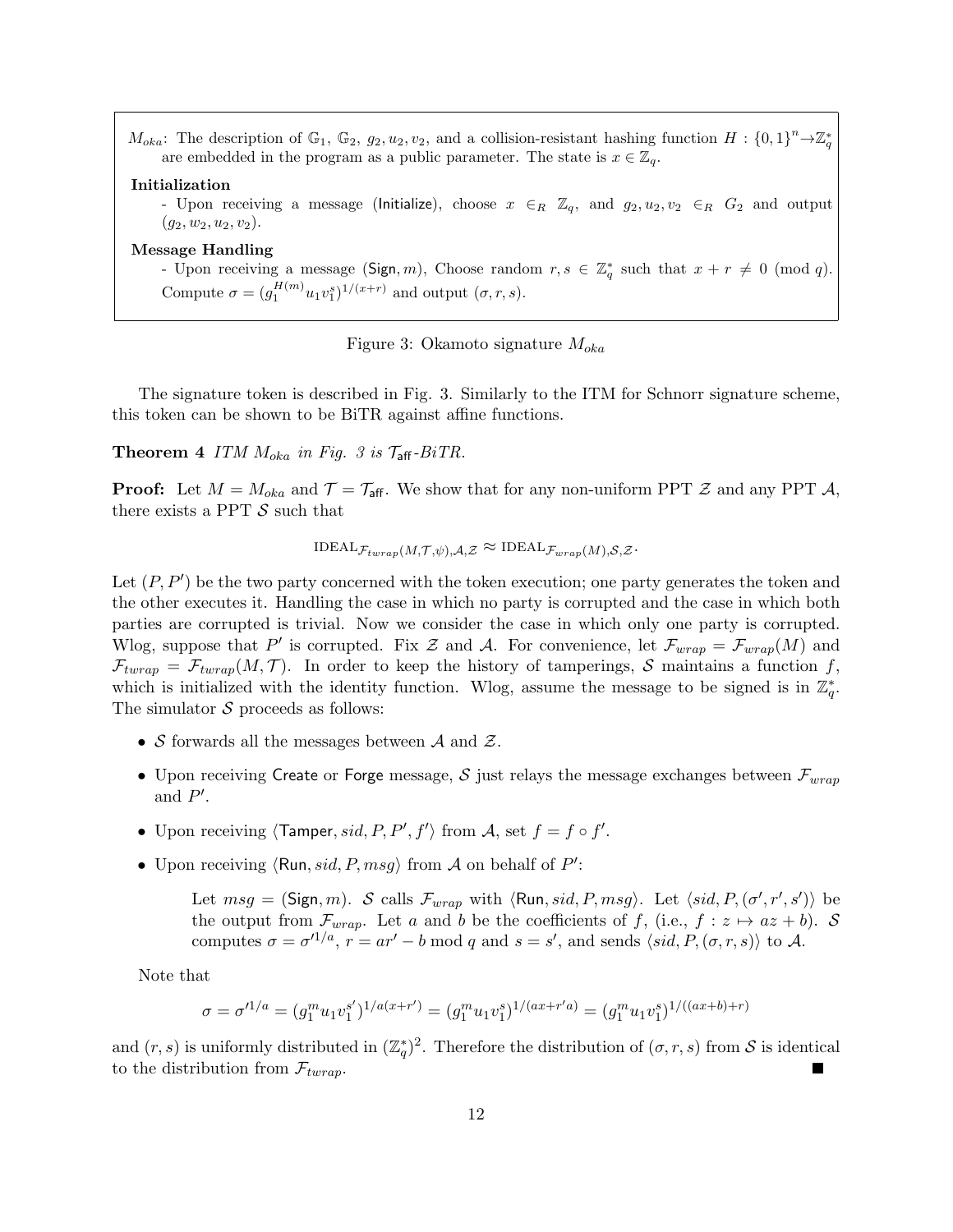#### Commitment Phase:

- 1. Each of the sender and the receiver calls  $\mathcal{F}_{wrap}(M)$  with a Create message.
- 2. Each party executes the procedure dual-mode parameter generation with the  $\mathcal{F}_{wrap}(M)$ . Let  $pS$  be the parameter the receiver obtained, and  $pR$  be one the sender obtained. The parameters  $pR$  and  $pS$  are exchanged.
- 3. The sender commits to a message m by sending  $\langle C_1, C_2, \pi \rangle$ , where  $C_1$  is a commitment to m based on the parameter pS,  $C_2$  is a statistically-binding commitment to m, and  $\pi$  is WI proof that (1)  $C_1$  and  $C_2$  commits to the same message, or (2) pR was generated in the extraction mode.

#### Opening Phase:

1. The sender reveals  $\langle m, \pi' \rangle$ , where m is the committed message,  $\pi'$  is WI proof that (1)  $C_2$ commits to  $m$ , or (2)  $pR$  was generated in the extraction mode.

Figure 4: A UC Commitment that uses a DPG-commitment scheme Π with protocol M in the  $\mathcal{F}_{wrap}(M)$ -hybrid model.

# 4 UC Secure Computation from Tamperable Tokens

In this section we examine the problem of achieving UC-secure computation relying on tamperable (rather than tamper-proof) tokens. Our starting point is the result of Katz [Kat07], obtaining a UC commitment scheme (and general UC-secure computation) in the  $\mathcal{F}_{wrap}(M)$ -hybrid for an ITM M, which unfortunately, is not BiTR. However, we managed to change  $M$  so that the modified ITM  $M'$ is BiTR against affine functions, thus obtaining a UC commitment in the  $\mathcal{F}_{turnap}(M')$ -hybrid. Along the way, we present a generalization of Katz's scheme for building commitment schemes which we call commitments with dual-mode parameter generation. Finally, we examine the OTM (one-time memory) token that was introduced by [GKR08] and used by [GIS+10] to achieve unconditional UC-secure computation. We characterize the BiTR properties of this token.

### 4.1 Katz's Commitment Scheme and its Generalization.

Intuitively, the UC-secure commitment scheme given by Katz [Kat07] uses the tamper-proof hardware token to give the simulator the advantage over the adversary to force the commitment scheme to become extractable (in case the sender is corrupted) or equivocal (in case the receiver is corrupted). In spirit, this idea can be traced to mixed commitment schemes introduced in [DN02], although the two results differ greatly in techniques.

We abstract the approach of [Kat07] to build UC commitments in Fig. 4. The UC commitment scheme is based on a primitive that we call commitment with dual-mode parameter generation (DPG-commitment for short).

A DPG-commitment is a commitment scheme whose parameter is generated by an interactive protocol M that is wrapped in a hardware token. Formally we define the following:

**Definition 4 (DPG-Commitment scheme)** A commitment scheme  $\Pi = (Com, Decom)$  that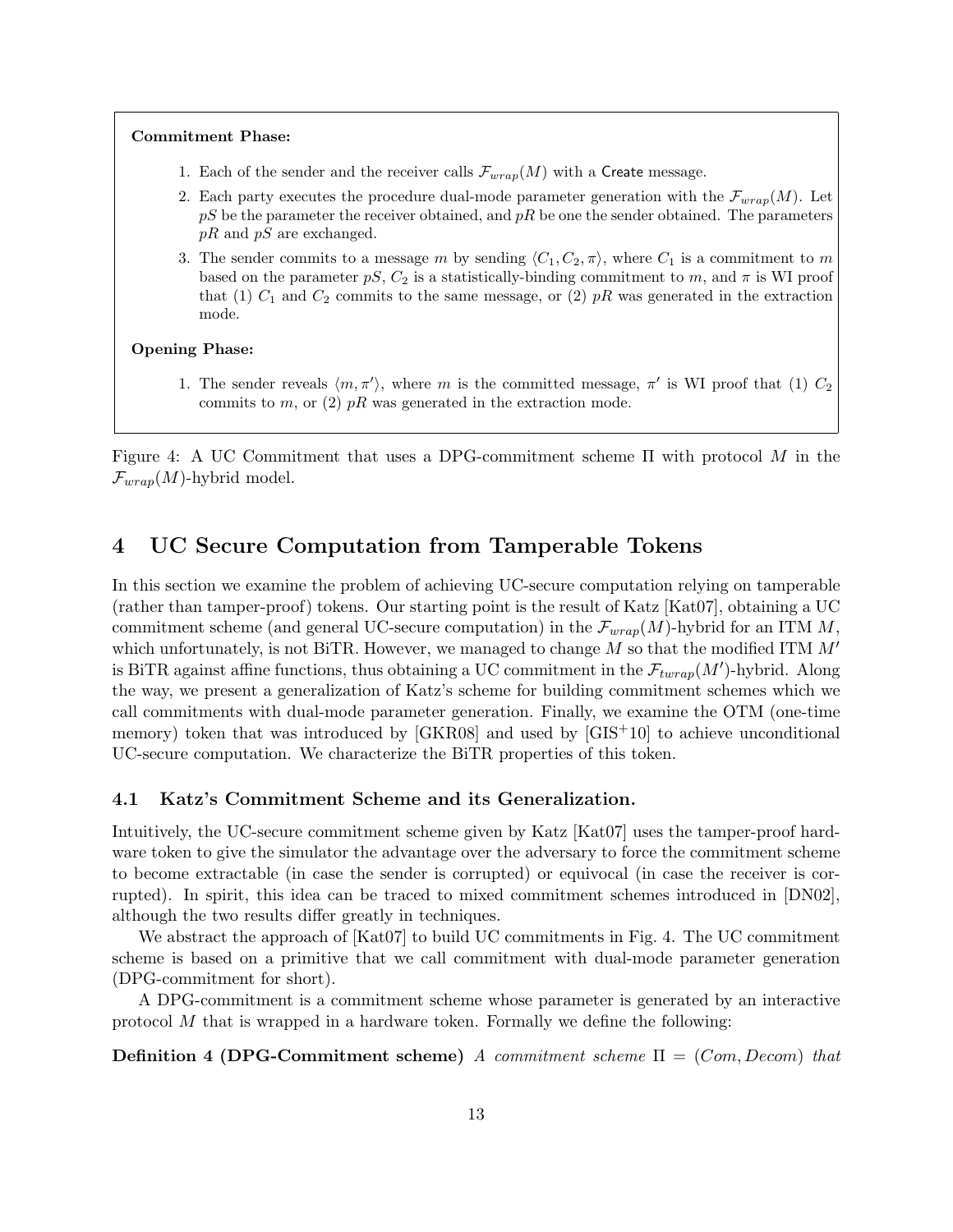is parameterized by p, has a dual mode parameter generation (DPG-commitment) if there are ITMs M and P that form a two party protocol  $\langle P, M \rangle$  and have the following properties:

- (Normal mode) For any PPT  $P^*$ , with overwhelming probability, the output of  $\langle P^*, M \rangle$  satisfies that if it is not  $\perp$  then it contains a parameter p over which the commitment scheme  $\Pi$ is unconditionally hiding.
- (Extraction mode) For any  $M^*$  with the same I/O as M, there is a PPT S that returns  $(p, t)$ such that the commitment scheme  $\Pi$  with the parameter p is a trapdoor commitment scheme with trapdoor t and the parameter generated by  $S$  is computationally indistinguishable from the parameter generated by  $\langle P, M^* \rangle$ .

It is worth noting that DPG-commitments are very different from the mixed commitments of [DN02]. For one thing, contrary to mixed commitments, DPG-commitments do not have equivocal parameters. Moreover, mixed commitments have parameters that with overwhelming probability become extractable based on a trapdoor hidden in the common reference string. In contrast, DPGcommitments become extractable due to the manipulation of the parameter generation protocol M (e.g., the ability of the simulator to rewind it). Now using the same arguments as in  $[Kat07]$  it is possible to show that the commitment scheme in figure 4 is a UC-commitment provided that the underlying scheme used for  $C_1$  is a DPG-commitment. We briefly sketch the proof argument. When the sender is corrupted, the simulator has to extract the committed message. This can be done by making pS extractable. Then, given a commitment  $\langle C_1, C_2, \pi \rangle$  from the adversary, the simulator can extract the message committed to from  $C_1$  using the trapdoor of pS. When the receiver is corrupted, the simulator can make the commitment equivocal by causing  $pR$  to be extractable. Using the trapdoor for pR as witness, the simulator can generate a WI proofs  $\pi$  and  $\pi'$  with respect to the condition (2) and thus open the commitment to an arbitrary message.

We next briefly argue that the construction suggested in [Kat07] amounts to a DPG-commitment scheme. The token operates over a multiplicative cyclic group  $\mathbb G$  of prime order q defined by a safe prime  $p = 2q + 1$ . In the first round, a party generates a cyclic group and sends to the token the group description and random elements  $g$  and  $h$  of the group; then, the token sends back a Pedersen [Ped91] commitment  $c = \text{com}(g_1, g_2)$  to random elements  $g_1, g_2$  from the group.<sup>6</sup> In the second final round, the party sends a random  $h_1, h_2$ , and then the token opens the commitment c and outputs the signature on  $(g, h, \hat{g}_1, \hat{g}_2)$  where  $\hat{g}_1 = g_1 h_1$  and  $\hat{g}_2 = g_2 h_2$ . With parameter  $(g, h, \hat{g_1}, \hat{g_2})$ , the commitment  $C_1$  to a bit b is defined as  $(g^{r_1}h^{r_2}, \hat{g_1}^{r_1}\hat{g_2}^{r_2}g^{b})$  for randomly-chosen  $r_1, r_2 \in \mathbb{Z}_q$ . It is well-known (and easy to check) that if the parameter is a Diffie-Hellman (DH) tuple and  $r = \log_g \hat{g}_1 = \log_h \hat{g}_2$  is known, then b can be efficiently extracted from the commitment. On the other hand, if it is a random tuple, this commitment scheme is perfectly hiding. Extraction mode is achieved by rewinding the code of a malicious token  $M^*$ . Specifically for a given  $M^*$ , the simulator S proceeds by picking a random DH tuple  $(g, h, \hat{g}_1 = g^t, \hat{g}_2 = h^t)$  and running  $M^*$  once to reach a successful termination and learn the values  $g_1, g_2$ . Subsequently, it rewinds  $M^*$  right before the second round and selects  $h_1 = \hat{g}_1/g_1$  and  $h_2 = \hat{g}_2/g_2$ . This will result in the parameter produced by  $M^*$  to be equal to the DH tuple, i.e., a parameter that is extractable with trapdoor t.

<sup>&</sup>lt;sup>6</sup>We use a slightly different notation compared to [Kat07] to unify the presentation with our BiTR token that is shown later. Note also that in order to make the committed message lie in the appropriate space, we use a bijection  $\mathcal{X}: \mathbb{G} \to [q]$  to encode an element in G, where  $\mathcal{X}(\alpha) = \alpha$  if  $\alpha \leq q$  or  $p - \alpha$  otherwise. The function X is a bijection, since  $|\mathbb{G}| = q$  and for any  $\beta \in [q]$ , either  $\beta$  or  $p - \beta$  belongs to  $\mathbb{G}$  (as a quadratic residue).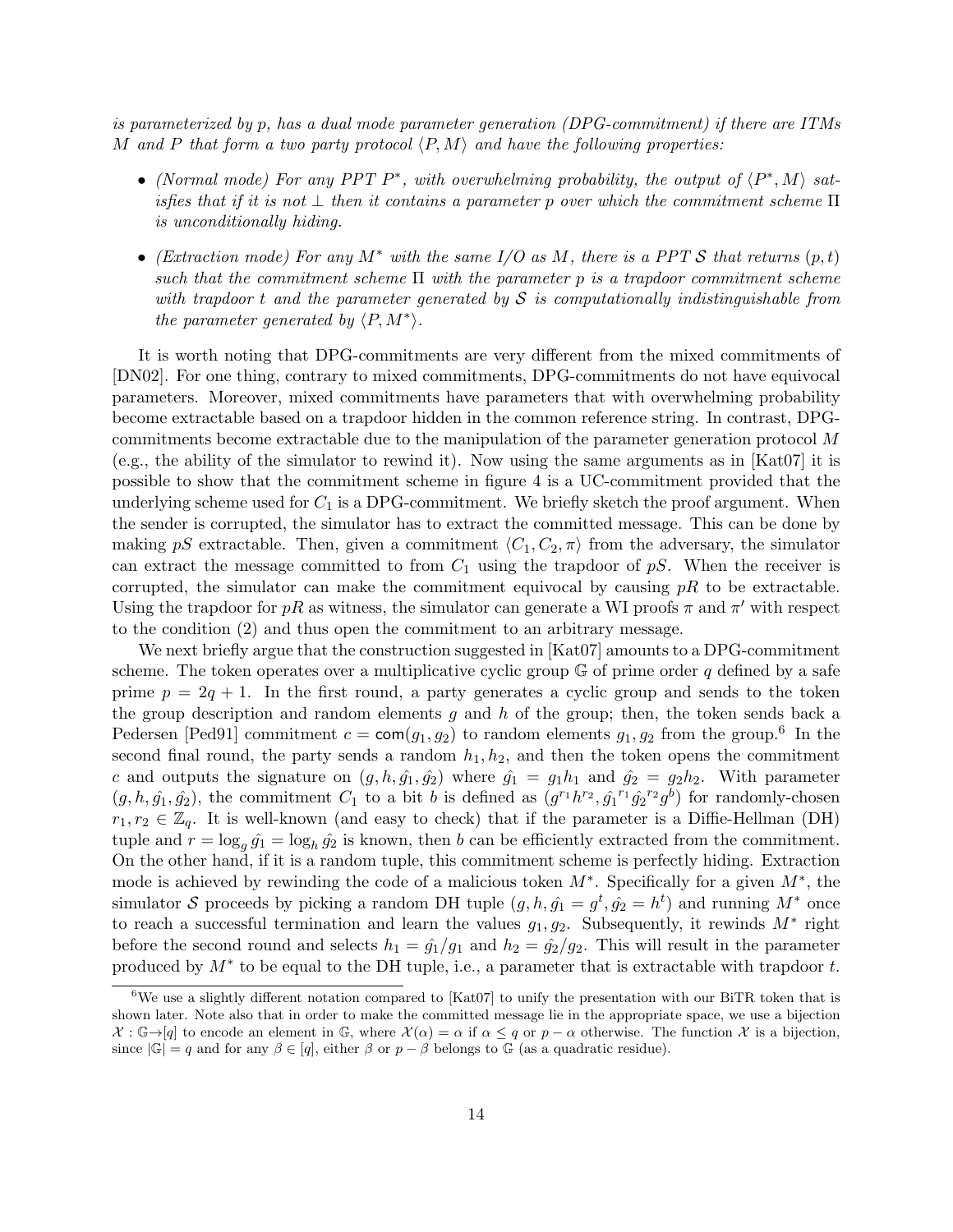Let G be the cyclic multiplicative group of size q defined by a safe prime  $p = 2q + 1$  and q be a generator of G. The description of G is embedded in the program. The state is  $(r_1, r_2, s_1, s_2) \in \mathbb{Z}_q^4$ . It uses a signature ITM K as a subprotocol.

#### Initialization

- Upon receiving a message (Initialize), call K with (Initialize), sets the state to all 0s and output whatever  $K$  outputs.

#### Message Handling

- Upon receiving a message  $h_0$ : Check  $h_0$  is a generator of G. If the checking fails, output  $\perp$ . Otherwise, pick  $r_i, s_i \in_R \mathbb{Z}_q$  and compute Pedersen commitments  $\mathsf{com}_i = g^{s_i} h_0^{\mathcal{X}(g_i)}$  for  $i = 1, 2,$ where  $g_i = g^{r_i}$  and X is defined as:  $\mathcal{X}(\alpha) = \alpha$  if  $\alpha \leq q$ , or  $p - \alpha$  otherwise. Output (com<sub>1</sub>, com<sub>2</sub>).

- Upon receiving a message  $(h, h_1, h_2, x_1, x_2)$ : Check  $h, h_1, h_2 \in \mathbb{G}$ ,  $x_1, x_2 \in \mathbb{Z}_q^*$ . If the checking fails, output  $\perp$ . Otherwise, let  $g_i = g^{r_i}$  and compute  $\hat{g}_i = g^{x_i}_i h_i$  for  $i = 1, 2$ . Call K with  $(Sign, (P, P', p, g, h, \hat{g}_1, \hat{g}_2))$  to get a signature  $\sigma$ . Output  $(g_1, g_2, s_1, s_2, \sigma)$ . Pick  $r_i, s_i \in_R \mathbb{Z}_q$  for  $i = 1, 2.$ 

Figure 5: Dual parameter generating ITM  $M_{dpq}$  that is universal-BiTR parent.

### 4.2 UC-Secure Commitment Scheme from a Tamperable Token

It is easy to see that the following result holds using the BiTR security properties.

**Corollary 5** If an ITM M, achieving parameters for DPG-commitment scheme, is  $\mathcal{T}\text{-}BiTR$ , then there exists a UC-secure commitment scheme in the  $\mathcal{F}_{twrap}(M, \mathcal{T})$ -hybrid model.

Therefore, if the token used in [Kat07] is  $\mathcal{T}_{\text{aff}}$ -BiTR, then we obtain a UC-secure commitment scheme in the  $\mathcal{F}_{twrap}(M, \mathcal{T}_{\text{aff}})$ -hybrid model. Unfortunately, the token is not  $\mathcal{T}_{\text{aff}}$ -BiTR. We explain the issue below. Recall that in the first round the token sends a commitment to  $g_1, g_2$ . Suppose that  $g_1 = g^{r_1}$  and  $g_2 = g^{r_2}$  and that the values  $r_1$  and  $r_2$  are stored as state in the token after the first round. Suppose in addition that by tampering with an affine function the adversary causes the state to become  $(ar_1 + b, r_2)$  for some a and b. Then, in the second round, the simulator — given  $h_1$  and  $h_2$  from the adversary — has to send  $\mathcal{F}_{wrap}$  appropriate messages  $h'_1$  and  $h_2$  so that it can manipulate the output from  $\mathcal{F}_{wrap}$  as if the result is from  $\mathcal{F}_{twrap}$ . Here the signature on  $(q, h, \hat{q}_1, \hat{q}_2)$  is a critical obstacle, since the simulator cannot modify it (otherwise, it violates unforgeability of signature schemes). This means that for simulation to be successful it should hold that  $\hat{g}_1 = g^{ar_1+b}h_1 = g^{r_1}h'_1$ , i.e., the simulator should select  $h'_1 = g^{(a-1)r_1+b}h_1$ . Unfortunately, the simulator does not know  $r_1$  when it is supposed to send  $h'_1$ .

By slightly changing the token above, however, we manage to obtain a DPG-achieving ITM  $M_{dpq}$  that is BiTR against affine tampering functions. Its description is given in Fig. 5. First, we show  $M_{dpq}$  achieves parameters for DPG-commitment. Roughly speaking, the protocol in the normal mode generates a random tuple  $(g, h, \hat{g}_1, \hat{g}_2)$ , by multiplying random numbers  $g_1$  and  $g_2$ (from  $M_{dpq}$ ) and random numbers  $h_1$  and  $h_2$  (from the party). Therefore, the probability that the tuple  $(g, h, \hat{g}_1, \hat{g}_2)$  is a DH tuple is negligible since  $\hat{g}_1$  and  $\hat{g}_2$  are uniformly distributed. In the extraction mode, however, the simulator emulating  $\mathcal{F}_{wrap}$  can rewind the ITM to cause  $(g, h, \hat{g}_1, \hat{g}_2)$ to be a DH tuple. Specifically, the simulator picks a random DH tuple  $(g, h, \hat{g}_1, \hat{g}_2)$  and, after finding out the values  $g_1, g_2$ , rewinds the machine right before the second round and sends  $h_i = \hat{g}_i/g_i^{x_i}$  for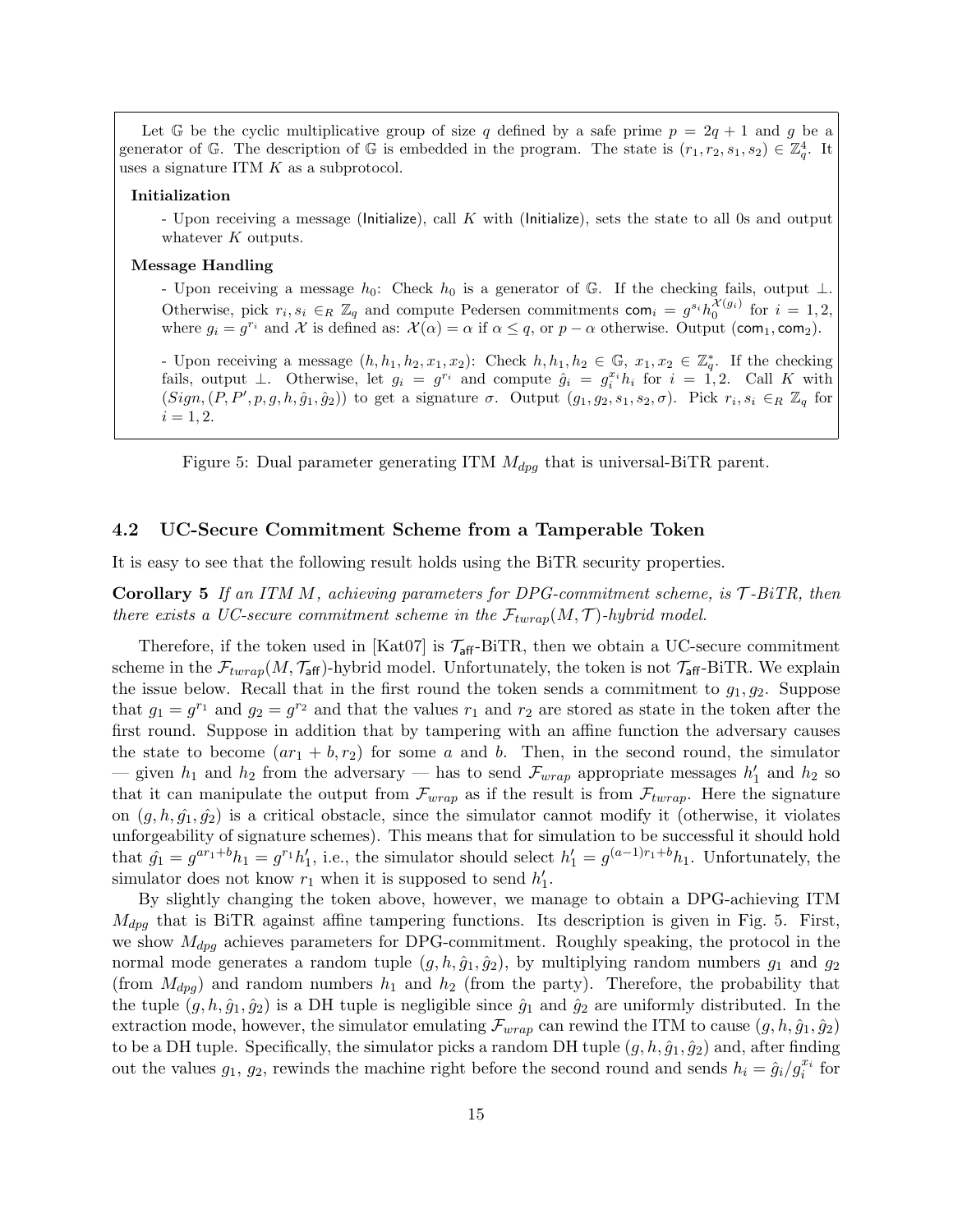$i = 1, 2$ . Under the DDH assumption, parameters from the normal mode and from the extraction mode are indistinguishable.

More importantly,  $M_{dpq}$  is BiTR against affine tampering functions. To achieve BiTR security, we introduce  $x_1$  and  $x_2$ . As before, suppose that the state for  $g_1$  is changed from  $r_1$  to  $ar_1 + b$ . In the second round, the simulator — given  $h_1$  and  $x_1$  — has to send appropriate  $h'_1$  and  $x'_1$  to  $\mathcal{F}_{wrap}$ such that  $\hat{g}_1 = g^{(ar_1+b)x_1}h_1 = g^{r_1x'_1}h'_1$ . This means that  $h'_1 = g^2h_1$  where  $z = (ar_1x_1 + bx_1 - r_1x'_1)$ . The good news is that although the simulator does not know  $r_1$ , it does know how to pick  $x_1'$ to satisfy the equation:  $x'_1 = ax_1$ . The value  $h'_1$  can be computed subsequently from the above equation.

**Theorem 6** The ITM  $M_{dpg}$  in Fig. 5 is  $\mathcal{T}_{\text{aff}}^4$ -BiTR.

**Proof:** Let  $M = M_{dpq}$ . We show that for any non-uniform PPT  $\mathcal{Z}$  and any PPT  $\mathcal{A}$ , there exists a PPT  $S$  such that

$$
\text{IDEAL}_{\mathcal{F}_{\text{turnap}}(M, \mathcal{T}, \psi), \mathcal{A}, \mathcal{Z}} \approx \text{IDEAL}_{\mathcal{F}_{\text{wrap}}(M), \mathcal{S}, \mathcal{Z}}.
$$

Let  $(P, P')$  be the two party concerned with the token execution; one party generates the token and the other executes it. Handling the case in which no party is corrupted and the case in which both parties are corrupted is trivial. Now we consider the case in which only one party is corrupted. Wlog, suppose that P' is corrupted. Fix Z and A. For convenience, let  $\mathcal{F}_{wrap} = \mathcal{F}_{wrap}(M)$ and  $\mathcal{F}_{twrap} = \mathcal{F}_{twrap}(M, \mathcal{T})$ . In order to keep the history of tamperings, S maintains functions  $\{(f_i^r, f_i^s) \mid i = 1, 2\}$ , which are initialized with identity functions. The simulator S proceeds as follows:

- S forwards all the messages between  $A$  and  $Z$ .
- Upon receiving Create or Forge message, S just relays the message exchanges between  $\mathcal{F}_{wrap}$ and  $P'$ .
- Upon receiving  $\langle$  Tamper, sid, P, P',  $(f_{r_1}, f_{r_2}, f_{s_1}, f_{s_2})\rangle$  from  $\mathcal{A}$ , set  $f_i^r = f_i^r \circ f_{r_i}$  and  $f_i^s = f_i^s \circ f_{s_i}$ for  $i = 1, 2$ .
- Upon receiving  $\langle$ Run, sid, P, msg $\rangle$  from A on behalf of P':
	- If  $msg = h_0$ , S calls  $\mathcal{F}_{wrap}$  with  $\langle Run, sid, P, h_0 \rangle$  to get output  $\langle sid, P, (com_1, com_2) \rangle$ . S sends the output to A and sets  $f_i^r$  and  $f_i^s$  to identity functions for  $i = 1, 2$ .
	- If  $msg = (h, h_1, h_2, x_1, x_2)$ , let  $w_i$  and  $v_i$  be the coefficients of  $f_i^r$  (i.e.,  $f_i^r : z \mapsto w_i z + v_i$ ) for  $i = 1, 2$ . S computes

$$
h_i' = h_i \cdot g^{v_i x_i}, \quad x_i' = w_i x_i \mod q,
$$

for  $i = 1, 2$  and sends  $(h, h'_1, h'_2, x'_1, x'_2)$  to  $\mathcal{F}_{wrap}$ . Upon receiving  $\langle sid, P, (g'_1, g'_2, s'_1, s'_2, \sigma) \rangle$ from  $\mathcal{F}_{wrap}$ , S computes  $g_i = (g'_i)^{w_i} \cdot g^{v_i}$  and  $s_i = f_i^s(s'_i)$  for  $i = 1, 2$  and sends  $\langle sid, P, (g_1, g_2, s_1, s_2, \sigma) \rangle$  back to A. Set  $f_i^r$  and  $f_i^s$  to identity functions for  $i = 1, 2$ .

Note that for  $i = 1, 2$ 

$$
\hat{g}_i = (g_i)^{x_i} h_i = ((g'_1)^{w_i} \cdot g^{v_i})^{x_i} h'_i \cdot g^{-v_i x_i} = (g'_1)^{x'_i} h'_i.
$$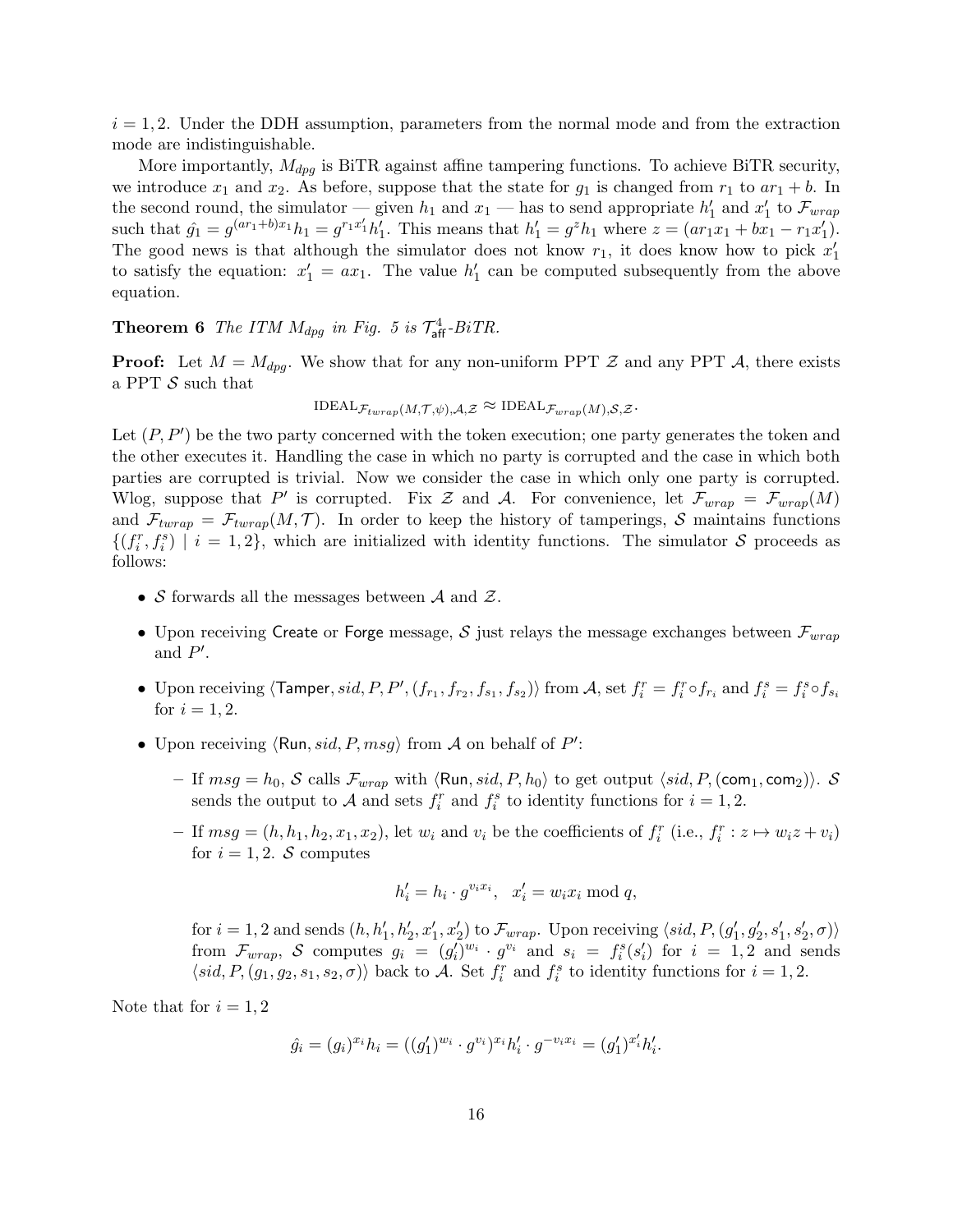Therefore the  $\sigma$  is a valid signature on the message  $(P, P', g, h, \hat{g}_1, \hat{g}_2)$ . The above simulation is perfect. П

Furthermore, the way the ITM  $M_{dpg}$  uses a signature scheme is simple enough (it simply passes through whatever it receives from the signature token) and we can easily extend the above lemma to prove that  $M_{dpq}$  is universal BiTR parent. We also show that the ITM for the Okamoto signature scheme  $M_{oka}$  is modular- $\mathcal{T}_{aff}$ -BiTR when used with  $M_{dpq}$ .

**Lemma 7** ITM  $M_{oka}$  in Fig. 3 is modular- $\mathcal{T}_{aff}$ -BiTR with respect to  $(M_{dpg}; M_{oka})$ .

**Proof:** Let  $M_1 = M_{dpg}$ ,  $M_2 = M_{oka}$  and  $\mathcal{T}_2 = \mathcal{T}_{aff}$ . To show that  $M_2$  is modular BiTR, we need to show for any  $A$ , there is an  $S$  such that for all non-uniform  $\mathcal Z$  it holds that

$$
\text{IDEAL}_{\mathcal{F}_{turnap}(M_1;M_2,\{\text{id}\}\times\mathcal{T}_2,\{\text{id}\}\times\{\text{id}\}),\mathcal{A},\mathcal{Z}} \approx \text{IDEAL}_{\mathcal{F}_{wrap}(M_1;M_2),\mathcal{S},\mathcal{Z}}.
$$

Let  $(P, P')$  be the two party concerned with the token execution; one party generates the token and the other executes it. Handling the case in which no party is corrupted and the case in which both parties are corrupted is trivial. Now we consider the case in which only one party is corrupted. Wlog, suppose that P' is corrupted. Fix  $\mathcal Z$  and  $\mathcal A$ . Let  $\mathcal S_{oka}$  be the BiTR simulator for  $M_{oka}$ .

- S forwards all the messages between  $A$  and  $Z$ .
- Upon receiving Create or Forge message, S just relays the message exchanges between  $\mathcal{F}_{wrap}$ and  $P'$ .
- Upon receiving Tamper message, it forwards the tampering function to  $S_{oka}$ .
- Upon receiving Run message, S forwards it to  $\mathcal{F}_{wrap}$  and gets the message. If the reply has a signature part, S uses  $\mathcal{S}_{oka}$  to get the modified signature with the tampered state.

Note that  $M_{dpq}$  just passes through the signature part. Also, note that  $S_{oka}$  passes through the input message and change only the resulting signature later. Therefore, the signature in the output of  $M_{dpq}$  can be handled by  $S_{oka}$ . **The Second Second** 

Applying the composition theorem (Theorem 1) along with Theorem 6 and Lemma 7 to the above scheme, we obtain a BiTR token that gives a UC commitment based on corollary 5.

Corollary 8  $(M_{dpg}; M_{oka})$  is  $\mathcal{T}_{\text{aff}}^5$ -BiTR.

# 4.3 BiTR One-Time Memory (OTM) Tokens

Following [Kat07], several works based UC-secure computation on tamper-proof hardware tokens, in various settings. In  $[GIS^+10]$  Goyal et. al. show (among other things) protocols for general UCsecure computation in the  $\mathcal{F}_{wrap}(\text{OTM})$ -hybrid model. This hardware token implements a single OT execution, and was introduced by Goldwasser, Kalai, and Rothblum [GKR08] in the context of one-time programs. Specifically, OTM consists of two k-bit strings<sup>7</sup>  $\{s_0, s_1\}$ . Upon receiving an input bit b, it outputs  $s_b$  and updates the state to consist of  $\perp$  ("self-destruct").

<sup>&</sup>lt;sup>7</sup>For the [GIS<sup>+</sup>10] result  $k = 1$  (namely two bits) is sufficient.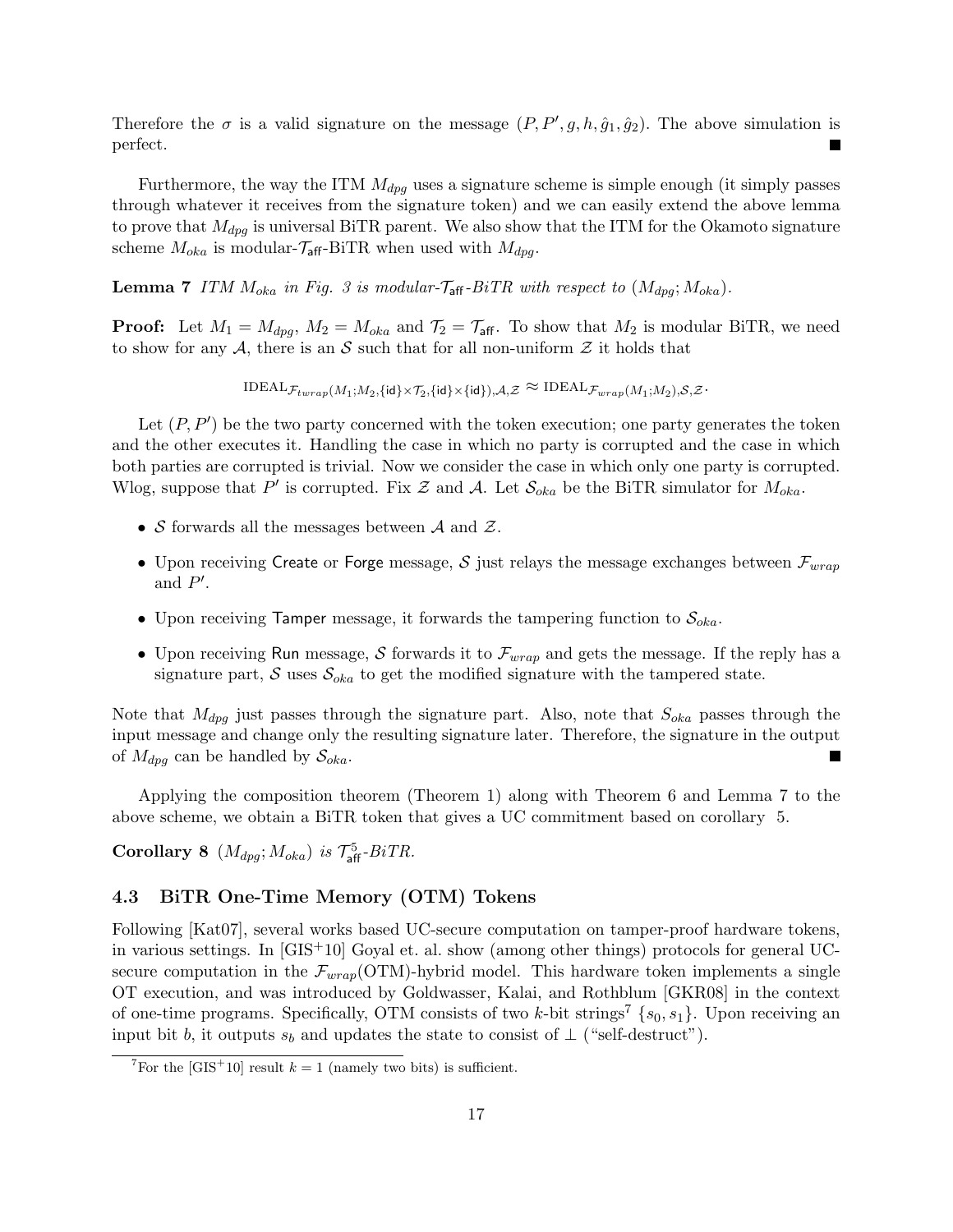**Theorem 9** The k-bit OTM protocol is  $\mathcal{T}$ -BiTR if  $\mathcal{T}$  can be written as  $\mathcal{T} = (\mathcal{T}_0(s_{j_0}), \ \mathcal{T}_1(s_{j_1}))$ where  $\mathcal{T}_i: \{0,1\}^k \to \{0,1\}^k$  and  $j_0, j_1 \in \{0,1\}$ . That is, each of  $\mathcal{T}_i$  depends only on one of the secrets.

**Proof:** Let M be an OTM as described and  $\mathcal{T} = (\mathcal{T}_1, \mathcal{T}_2)$  with  $j_0$  and  $j_1$ . We show that for any non-uniform PPT  $\mathcal Z$  and any PPT  $\mathcal A$ , there exists a PPT  $\mathcal S$  such that

 $\text{IDEAL}_{\mathcal{F}_{turnan}(M, \mathcal{T}, \psi), \mathcal{A}, \mathcal{Z}} \approx \text{IDEAL}_{\mathcal{F}_{wran}(M), \mathcal{S}, \mathcal{Z}}.$ 

Let  $(P, P')$  be the two party concerned with the token execution; one party generates the token and the other executes it. Handling the case in which no party is corrupted and the case in which both parties are corrupted is trivial. Now we consider the case in which only one party is corrupted. Wlog, suppose that P' is corrupted. Fix Z and A. For convenience, let  $\mathcal{F}_{wrap} = \mathcal{F}_{wrap}(M)$  and  $\mathcal{F}_{twrap} = \mathcal{F}_{twrap}(M, \mathcal{T})$ . The simulator S proceeds as follows:

- $\bullet$   $\mathcal S$  forwards all the messages between  $\mathcal A$  and  $\mathcal Z.$
- Upon receiving Create or Forge message, S just relays the message exchanges between  $\mathcal{F}_{wrap}$ and  $P'$ .
- Upon receiving  $\langle$ Tamper, sid, P, P',  $(t_0, j_0, t_1, j_1)$  from A, S records  $(t_0, j_0, t_1, j_1)$ .
- Upon receiving  $\langle$ Run, sid, P, msg $\rangle$  from A on behalf of P':

Let  $msg = b \in \{0,1\}$ . If tampering is not recorded, S calls  $\mathcal{F}_{wrap}$  with  $\langle Run, sid, P, msg \rangle$ and forwards the output from  $\mathcal{F}_{wrap}$  to A. Otherwise, let  $(t_0, j_0, t_1, j_1)$  be the recorded tampering. S calls  $\mathcal{F}_{wrap}$  with  $\langle \text{Run}, sid, P, j_b \rangle$ . Let  $\langle sid, P, z \rangle$  be the output from  $\mathcal{F}_{wrap}$ . S sends  $\langle sid, P, t_b(z)\rangle$  to A.

Г

It is easy to check  $t_b(z) = t_b(s_{j_b})$  is equal to the tampered state  $s'_b$ .

# 5 BiTR Protocols against General Classes of Tampering Functions

### 5.1 BiTR Protocols from Non-Malleable Codes

In this section we will see how the BiTR property can be derived by implementing an integrity check in the form of an encoding  $\psi$ . A useful tool for this objective is the notion of non-malleable codes [DPW10]. A pair of procedures  $(E, D)$  is a non-malleable code with respect to tampering functions  $\mathcal{T}$ , if there is an algorithm S that detects whether the state becomes invalid, given only the tampering function t. In particular, S should satisfy the following properties for all  $x \in \{0,1\}^n$ and  $t \in \mathcal{T}$ :

- If  $x = D(t(E(x)))$  (i.e., x stays the same even after applying the tampering t), it holds that  $S(t) =$  ok with overwhelming probability.
- Otherwise,  $S(t)$  is statistically (or computationally) close to  $D(t(E(x)))$ .

By encoding the state of a protocol with a non-malleable code it is possible to show the following restatement of Theorem 6.1 of [DPW10] under the BiTR security framework.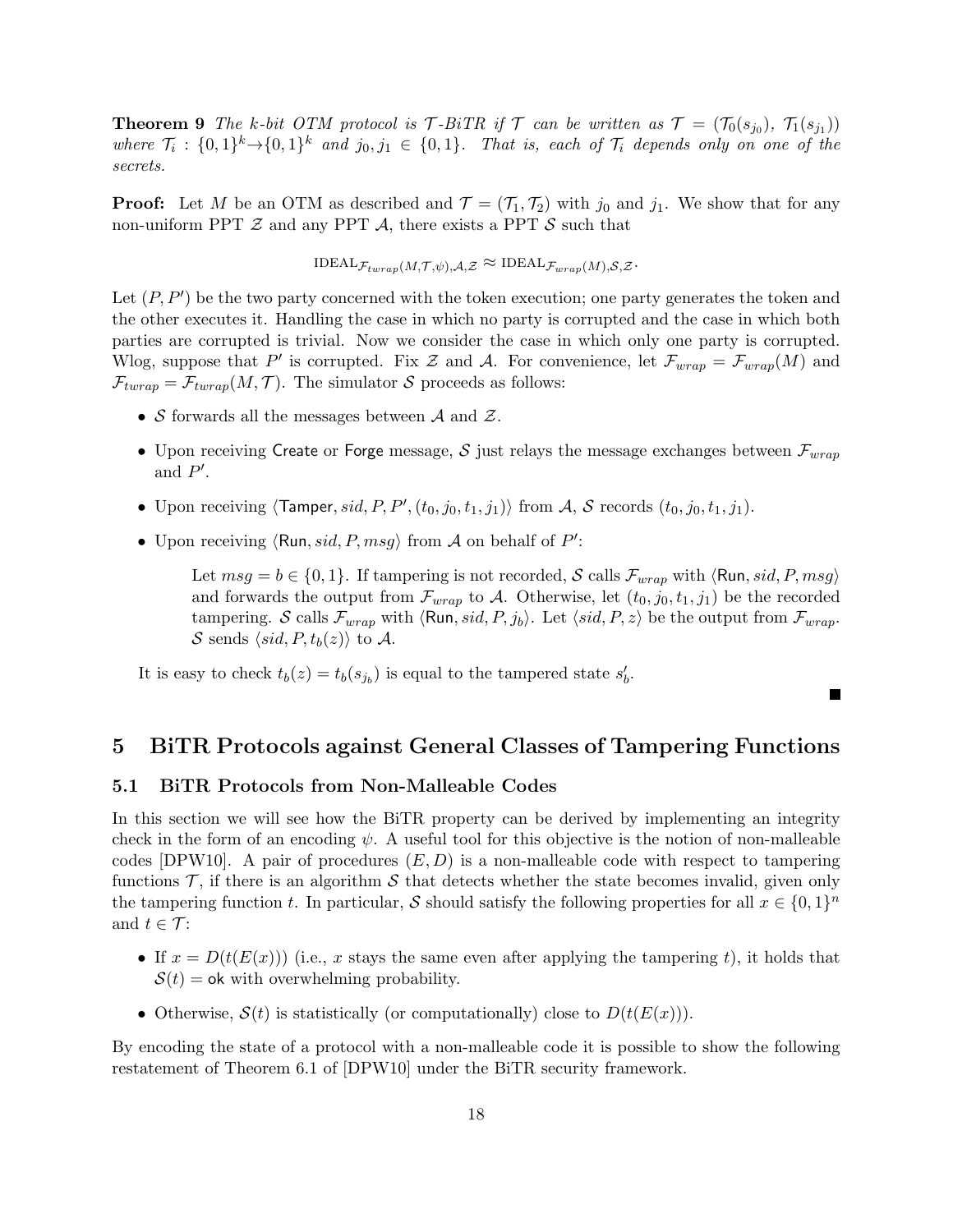**Theorem 10 ([DPW10])** Let  $\mathcal T$  be a class of tampering functions over  $\{0,1\}^m$  and  $(E, D, \mathcal S)$  be a non-malleable code with respect to T, where  $E: \{0,1\}^n \to \{0,1\}^m$ ,  $D: \{0,1\}^m \to \{0,1\}^n$  and S are efficient procedures. Let M be any ITM whose state is of length n. Then M is  $(\mathcal{T}, \psi)$ -BiTR where  $\psi = (E, D)$ .

The above theorem suggests the importance of the problem of constructing non-malleable codes for a given class of tampering functions  $\mathcal T$ . Some positive answers to this difficult question are given in [DPW10] for a class of tampering functions that operate on each one of the bits of the state independently; they also provide a general feasibility result for tampering families of bounded size (with an inefficient construction); an important characteristic of those solutions is relying on the randomness of the encoding. Here we show a different set of positive results by considering the case of deterministic non-malleable codes, i.e., the setting where  $(E, D)$  are both deterministic functions.

In our result we will utilize a relaxation of non-malleable codes:  $(E, D, Predict)$  is called a δ-non-malleable code with distance  $\epsilon$  if for any  $x \in \{0,1\}^n$  and  $t \in \mathcal{T}$ , the following holds:

- (i)  $D(E(x)) = x$ .
- (ii) The probability that  $D(t(E(x)))$  is neither x nor  $\perp$  is at most  $\delta$ <sup>8</sup>, and
- (iii)  $Predict(\cdot)$  outputs either ok or  $\bot$ ; moreover,  $|\Pr[D(t(E(x))) = x] \Pr[Predict(t) = \mathsf{ok}]] \le \epsilon$ .

It is easy to see that if  $\epsilon$  and  $\delta$  are negligible the resulting code is non-malleable: given that  $\delta$ is negligible, property (ii) suggests that  $D$  will return either the correct value or fail, and thus in case it fails,  $Predict(\cdot)$  will return  $\perp$  with about the same probability due to (iii). We call  $\delta$  the crossover threshold and  $\epsilon$  the predictability distance.

Note that a  $\delta$ -non-malleable code with only a negligible  $\epsilon$  is not sufficient by itself in simulating tampering attacks since the  $Predict(\cdot)$  algorithm can only guess whether the decoding algorithm will succeed (but is not capable of extracting the proper decoding in case a crossover happens). As we show next this is a very useful relaxation that can be taken advantage of when designing deterministic non-malleable codes.

### 5.2 Constructing Deterministic Non-Malleable Codes

We now consider the problem of constructing a  $\delta$ -non-malleable code  $E: \{0,1\}^n \rightarrow \{0,1\}^m$  for a given class of tampering functions and parameters  $\delta, \epsilon$ . We will only consider the case when  $\delta > \epsilon$ as the other case is not useful. We note that the construction is inefficient for large  $m$  and  $n$ , but it becomes efficient for logarithmic values of  $m, n$ . Following this we utilize it in the construction of deterministic non-malleable codes.

**Graph Theoretic Construction.** For a given  $t \in \mathcal{T}$  consider the graph G that is defined with vertex set  $V = \{0, 1\}^m$  with each edge  $(u_1, u_2)$  having weight  $w_t(u_1, u_2) = \Pr[t(u_1) = u_2]$ . Finding a good  $\delta$ -non-malleable code amounts to finding a partition  $S, \overline{S} = V \setminus S$  of G satisfying the following properties that for each  $t \in \mathcal{T}$ :

<sup>&</sup>lt;sup>8</sup>The tampering  $t$  may change the codeword  $x$  into another valid codeword.

<sup>&</sup>lt;sup>9</sup>In the above description, we assumed the probabilities  $Pr[t(c) = u]$  are known. If they are not known, they can be estimated using standard techniques. In particular, to evaluate the probability of an event  $A$ , repeat  $k$  independent experiments of A and denote the success ratio of the k experiments as  $\hat{p}$ . Let  $X_i$  be the probability that the *i*-th execution of the event A is successful. The expected value of  $Y = \sum_{i=1}^{k} X_i$  is  $k \cdot p$ . Using the Chernoff bound it follows that  $|\hat{p}-p| \leq 1/N$  with probability  $1-\gamma$  provided that  $k = \Omega(N^2 \ln(\gamma^{-1}))$ .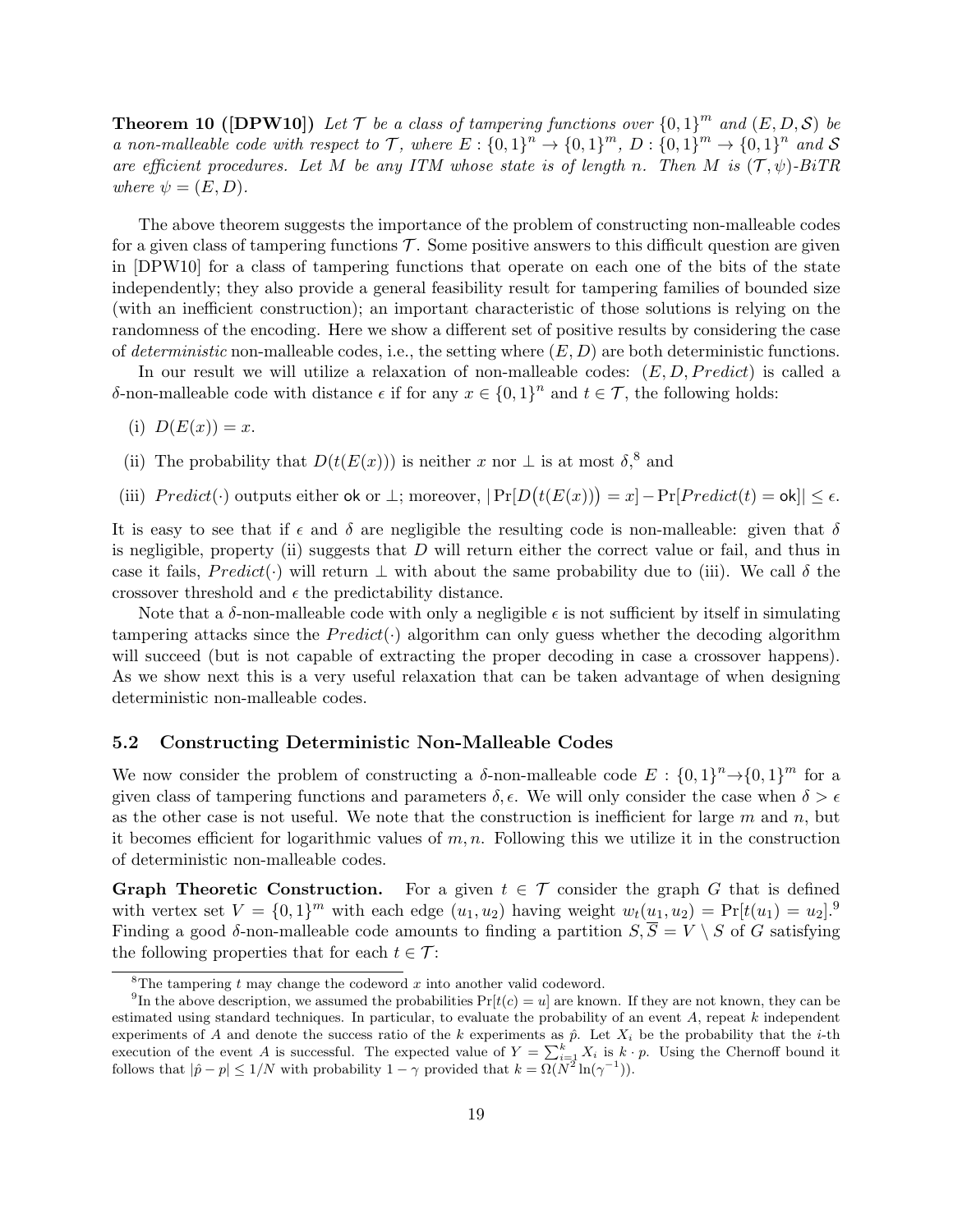- (1) For all  $u \in S$ , it holds that  $\sum_{v \in S \setminus \{u\}} w_t(u, v) \leq \delta$ .
- (2) One of the following is true.
	- (a) For all  $u \in S$ ,  $\sum_{v \in \overline{S}} w_t(u, v) \geq 1 \epsilon$ .
	- (b) For all  $u \in S$ ,  $\sum_{v \in \overline{S}} w_t(u, v) \leq \epsilon$ .

Given that the partition S meets the condition (2) for all functions in  $\mathcal{T}$ , we will say that S is a repeller (resp., an attractor) for a given  $t \in \mathcal{T}$  if S satisfies condition (a) (resp., condition (b)) for t. We remark that when t makes  $S$  a repeller for it, the condition (1) becomes obsolete since the condition (a) requires the probability of moving from S to  $\overline{S}$  to be very high (i.e., this will immediately force the  $\delta$  crossover bound).

Note that we are interested in the largest such  $S$  since this provides best encoding rate, since we can construct a non-malleable code from S as follows:

Set  $\mathcal{C} \subseteq V = \{0,1\}^m$  and  $n = \lfloor \log_2 |\mathcal{C}| \rfloor$ . The encoding function  $E: \{0,1\}^n \to \{0,1\}^m$ is an arbitrary injection from  $\{0,1\}^n$  to C. The decoding D is defined as the inverse of E when restricted on C, and  $\perp$  everywhere else. On input t, the Predict algorithm outputs ok if C is an attractor for t; otherwise output  $\perp$  (i.e., if C is an repeller for t).

Difficulty of Constructing  $\delta$ -Non-Malleable Codes. We show that the problem of constructing optimal non-malleable codes is NP-hard and even hard to approximate. In particular, we show a reduction from the maximum independent set problem to this problem. We will only consider the problem of finding the optimal  $S$  that satisfies condition (a). Consider an undirected connected graph  $G = (V, E)$ . Let  $M = |V|$ . We construct a directed weighted graph  $G^* = (V, E^*, w)$  as follows:

Define  $E^* = \{(u, v) : u, v \in V \text{ and } u \neq v\}$ . The weight function  $w(u, v)$  is defined as follows:

$$
w(u, v) = \begin{cases} \frac{1}{M^2} & \text{if } (u, v) \notin E \\ c_u & \text{if } (u, v) \in E \end{cases}
$$

where  $c_u$  is a fixed value (depending only on u) that makes  $\sum_v w(u, v) = 1$ . In particular, letting  $N_u = |\{v : (u, v) \in E\}|$  and  $N'_u = |\{v : (u, v) \notin E\}|$ , the value  $c_u$  is computed as  $\frac{1}{N_u} \cdot (1 - \frac{N_u'}{M^2}).$ 

Note that it holds that for any  $u \in V$ 

$$
c_u = \frac{1}{M} \cdot \frac{M-N'_u/M}{N_u} > \frac{1}{M} \cdot \frac{M-N'_u}{N_u} = \frac{1}{M} \cdot \frac{N_u+1}{N_u} > \frac{1}{M}.
$$

We next consider any  $\delta$ -non-malleable code S for the tampering function that is defined by the graph  $G^*$  parameterized with  $\delta = 1/M$  and  $\epsilon = 1/M - 1/M^2$ . If the set S is an *attractor* this means that for all  $u \in S$ ,  $\sum_{v \in \overline{S}} w(u, v) \le \epsilon = 1/M - 1/M^2$ . Therefore, it holds that for any  $(u, v)$  with  $u \in S$  and  $v \in \overline{S}$ , we have  $(u, v) \notin E$ ; otherwise, we will have  $\sum_{v \in \overline{S}} w(u, v) \ge c_u > \frac{1}{M}$ , which is a contradiction. However, this implies that in the original graph  $G$ , any node  $u \in S$  is disconnected from any node  $v \in \overline{S}$ , which is a contradiction to that G is a connected graph.

Thus, we are left necessarily with the case that the  $\delta$ -non-malleable code S is a repeller. In this case, it holds that for all  $u \in S$ ,  $\sum_{v \in \overline{S}} w(u, v) \ge 1 - \epsilon$  and as a result  $\sum_{v \in S \setminus \{u\}} w(u, v) \le \epsilon$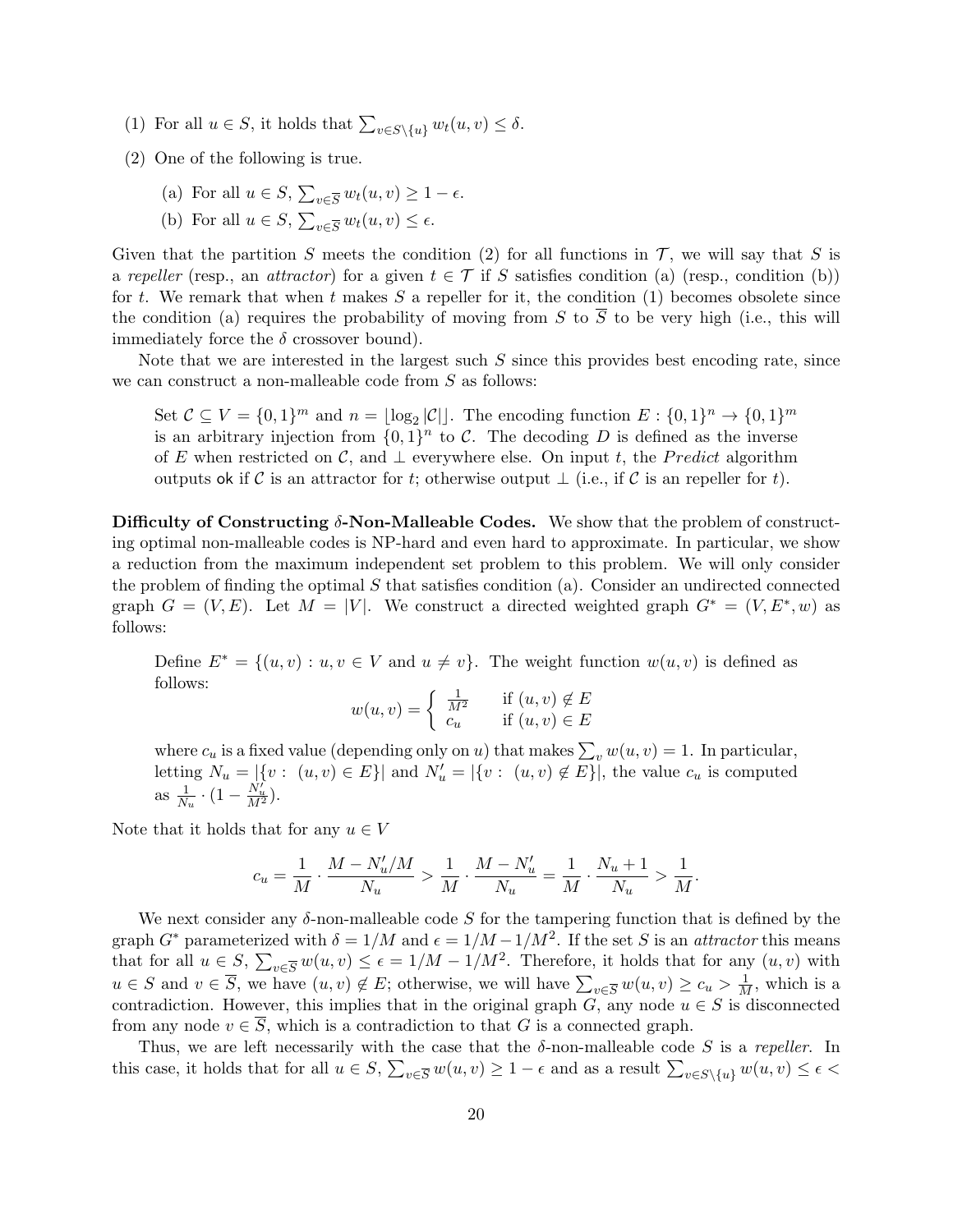$\delta = 1/M$ . Now observe that if  $(u, v) \in E$ , then in the graph  $G^*$ , we have  $w(u, v) = c_u > 1/M$ . As a result, for any  $(u, v) \in E$  with  $u \in S$ , it must be the case  $v \in \overline{S}$ . This means that S is an independent set.

Based on the above it follows immediately that finding the maximum independent set reduces to finding the optimal code for a suitably defined tampering function (a single function is sufficient). We conclude the following:

**Proposition 11** The problem of finding an optimal  $\delta$ -non-malleable code given  $\mathcal{T}, \delta, \epsilon$  is NP-hard.

Heuristic Construction. We next provide a simple heuristic that is guaranteed to produce a code of non-zero rate if such exists. It operates as follows: as before consider the graph G defined by the tampering function  $t \in \mathcal{T}$ . We consider all pairs of vertices  $\{u_1, u_2\}$  and classify them according to whether they are repellers or attractors with parameters  $\delta, \epsilon$ . Note that testing whether these sets are repellers or attractors requires  $poly(|V|)$  steps. We perform the same for all tampering functions  $t \in \mathcal{T}$  and then consider only those sets that appear in the list of all tampering functions. Finally, we improve the size of such a selected pair by moving vertices from S to S provided that the repeller or attractor property is maintained. We note that this approach will enable us to reach a local maximum code nevertheless it is not guaranteed to find an optimal code (something expected in light of the proposition above).

The rate of the constructed code is  $n/m$ , while the time-complexity of constructing the code is  $2^{\mathcal{O}(n)}|\mathcal{T}|$ . The size of the circuit evaluating each one of these functions is respectively  $2^n, 2^m, |\mathcal{T}|$ . The proof of the following theorem follows easily from the fact that our construction above considers all possible pairs and as such it is guaranteed to find at least one that works for all tampering functions if one exists.

**Theorem 12** Fix any class of functions  $\mathcal{T}$ . If there exists a code  $(E, D, Predict)$  with rate  $> 0$ that is  $\delta$ -non-malleable w.r.t.  $\mathcal T$  and distance  $\epsilon$ , then such a code is produced by the above procedure.

Despite the weak message-rate preservation achieved in the theorem above, we demonstrate later in this section how the theorem is a sufficient building block for obtaining efficient constructions of deterministic non-malleable codes for a large class of tampering functions.

When Does a Deterministic Non-Malleable Code Exist? The basic idea of the construction above was to search for sets of codewords that are either attractors or repellers in the graphs that are defined by the tampering functions. The necessity of finding such subsets follows from the fact that any set of vertices that is neither an attractor or a repeller will fail to provide a  $\delta$ -non-malleable code since the  $Predict(\cdot)$  function will be impossible to define in this case correctly. Specifically, if the set S is neither a repeller nor an attractor it holds that there is some codeword  $u \in S$  and tampering function t for which  $\epsilon < \Pr[t(u) \notin S] < 1-\epsilon$ . It follows that when provided t,  $Predict(\cdot)$ will fail to give the proper response as required by the specification. As a result a  $\delta$ -non-malleable code will exist for a family  $\mathcal T$  provided that there is a set S for which it holds that is either a repeller or attractor for each  $t \in \mathcal{T}$ .

Explicit Constructions. We next provide two illustrative examples and discuss the existence (and rate) of explicit deterministic non-malleable encodings for them.

*Example 1: Set Functions.* If  $\mathcal T$  contains a function t that sets the *i*-th bit of  $u \in \{0,1\}^m$  to 0, it follows that the code  $C$  we construct must obey that either all codewords have the *i*-th bit set to 0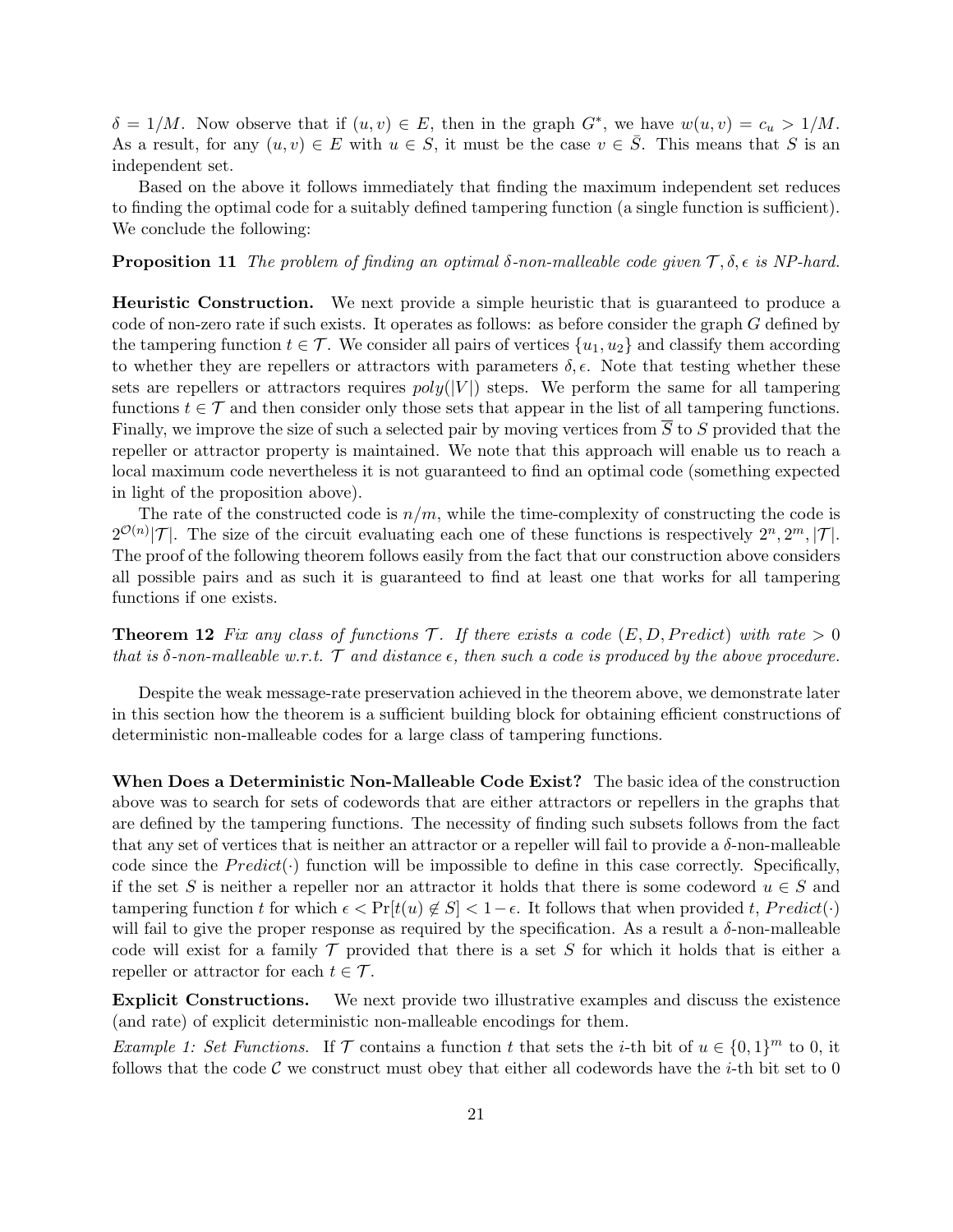or all of them have the bit set to 1 due to the crossover requirement. This means that the inclusion of any bit setting function in  $\mathcal T$  cuts the size of the code  $|\mathcal C|$  by half. There is no non-malleable code when the collection  $\mathcal T$  contains Set functions for every bit position (this is consistent with the impossibility result of  $\text{[GLM}^+04]$  for algorithmic tamper proof security when Set functions are allowed for tampering).

Example 2: Differential Fault Analysis [BDL01]. Consider a single function t which flips each 1-bit to a 0-bit with probability  $\beta$ . Consider a code  $\mathcal{C} \subseteq \{0,1\}^m$  for which it holds that all codewords in C have Hamming distance at least r between each other and  $0^m \in \mathcal{C}$ . Then it is easy to see that  $\delta$ , the probability of crossover, is at most  $\beta^r$ . Further, now suppose that t is applied to an arbitrary codeword u in C other than  $0^m$ . We observe that the number of 1's in u is at least r (otherwise it would have been too close to  $0<sup>m</sup>$ ). It follows that t will change some of these 1's to 0's, with probability at least  $1-(1-\beta)^r$ . It follows that we can predict the effect of the application of t with this probability when we restrict to codewords in  $\mathcal{C} \setminus \{0^m\}$ . In summary, any code  $\mathcal{C}$  over  $\{0,1\}^m$ with minimum distance r that contains  $0^m$  allows for a  $\beta^r$ -non-malleable code with  $(1 - \beta)^r$  for t using the code  $\mathcal{C} \setminus \{0^m\}.$ 

We can extend the above to the case when multiple applications of  $t$  (say up to  $a$  times) are allowed before running the next round of the protocol with the token. Note that a sequence of a applications of t will flip each 1-bit to a 0-bit with probability  $\beta + (1 - \beta)\beta + \ldots + (1 - \beta)^{a-1}\beta =$  $1-(1-\beta)^a$ . The encoding now has crossover  $(1-(1-\beta)^a)^r \leq e^{-(1-\beta)^a r}$ . Thus, from  $e^{-(1-\beta)^a r} \leq \delta$ , we obtain  $r \geq (1/(1-\beta))^a \ln(1/\delta)$ , i.e., when  $\beta$  is bounded away from 1, the minimum distance of the code grows exponentially with a.

Efficient Construction for any  $\mathcal T$  that is *localized*. Now, we show a simple way to use the (inefficient) construction of the beginning of the section with constant rate and any crossover  $\delta < 1/2$ , to achieve an efficient construction with negligible crossover (and thus, BiTR security for any protocol  $M$  whose state is encoded with the resulting code), when the class contains only functions that can be split into independent tampering of local (i.e., logarithmically small) blocks. Here we consider a tampering class  $\mathcal T$  of polynomial size. Roughly speaking, the construction is achieved first by applying a Reed-Solomon code to the overall state and then by applying the  $\delta$ non-malleable code to the resulting codeword in small blocks. Let  $\mathcal{T}^\ell$  denote  $\mathcal{T} \times \cdots \times \mathcal{T}$  (with  $\ell$ repetitions).

**Theorem 13** Let k be a security parameter. Let  $\mathcal{T}$  be a class of functions over  $\{0,1\}^m$  with  $m = \mathcal{O}(\log k)$  for which a  $\delta$ -non-malleable code exists and is efficiently constructible with rate r. Then there is an efficiently constructible deterministic non-malleable code w.r.t.  $\mathcal{T}^{\ell}$  for any rate less than  $(1 - \delta)r$  provided  $\ell / \log \ell = \omega(\log k)$ .

**Proof:** We first utilize the construction of the beginning of the section to obtain a  $\delta$ -non-malleable code  $E: \{0,1\}^n \to \{0,1\}^m$ , D, Predict(.) for which it holds that  $\epsilon$  is negligible. We note that this is feasible in polynomial time in  $k$ .

Using this code, we construct a non-malleable code w.r.t.  $\mathcal{T}^{\ell}$  as follows.

*Encoding.* We show a construction of an encoding function  $E' : \{0,1\}^{nq} \rightarrow \{0,1\}^{m\ell}$ . The parameter q will be determined later according to the desired rate of the code. Given an input  $x \in \{0,1\}^{nq}$ , the encoding proceeds as follows:

1. Parse the given input  $x \in \{0,1\}^{nq}$  as  $(x_1,\ldots,x_q) \in \{0,1\}^{n \times q}$ . Apply a Reed-Solomon code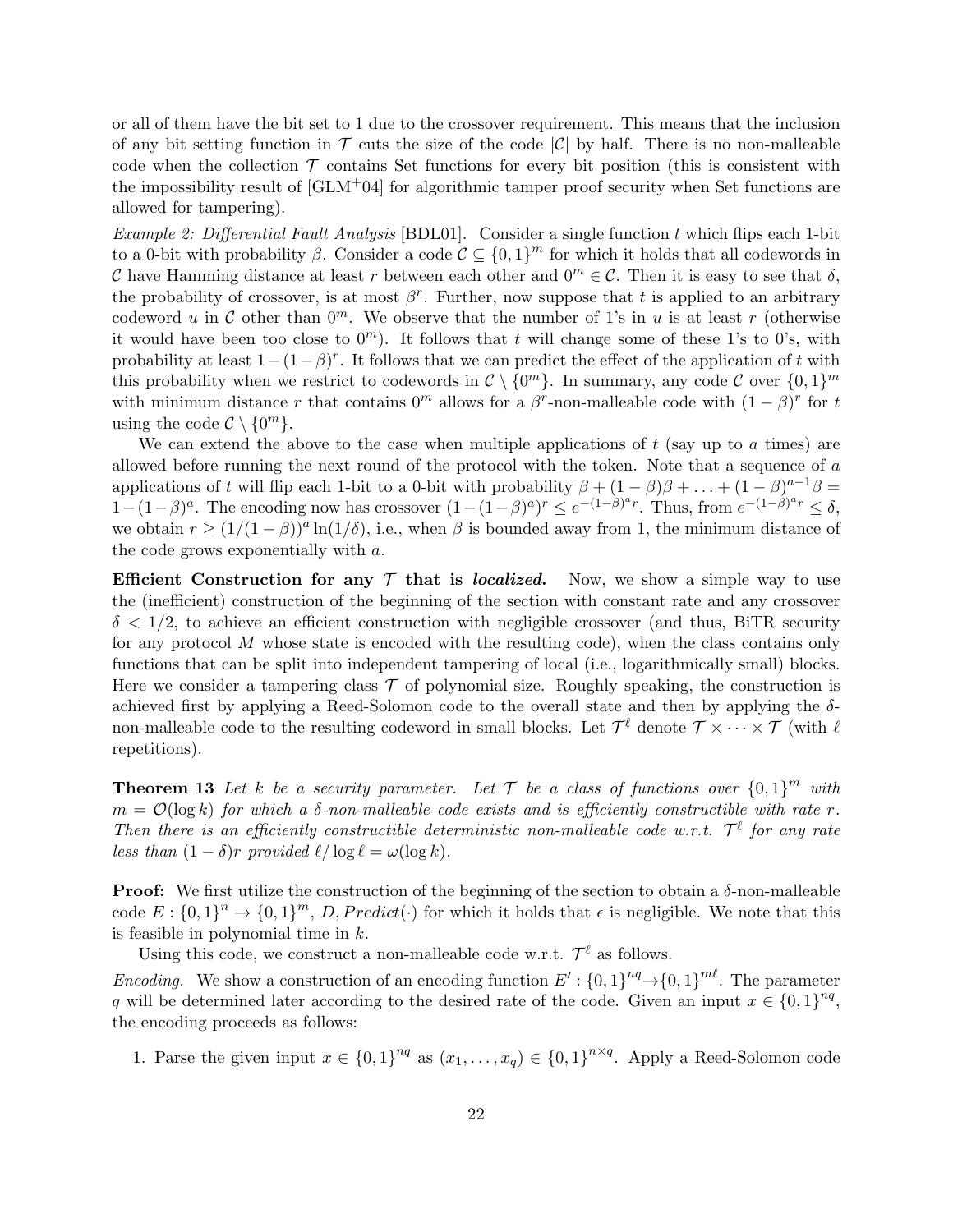to  $(x_1, \ldots, x_q)$  and obtain a codeword  $y = (y_1, \ldots, y_{\tilde{\ell}}) \in \{0, 1\}^{\tilde{n} \times \tilde{\ell}}$ :

$$
y_j = \sum_{i=0}^{q-1} (\alpha_j)^i x_{i+1},
$$

where  $\tilde{n}$  is the multiple of n with  $2^{\tilde{n}} > \tilde{\ell}$ , and  $\alpha_1, \ldots, \alpha_{\tilde{\ell}}$  are distinct elements (such elements exist given that  $2^{\tilde{n}} > \tilde{\ell}$ ).

2. Parse y as  $(u_1,\ldots,u_\ell) \in \{0,1\}^{n\times\ell}$  such that  $n\ell = \tilde{n}\tilde{\ell}$ . For  $j = 1,\ldots,\ell$ , encode each  $u_j$  to  $z_j = E(u_j)$ . The overall encoding is defined as  $(z_1, \ldots, z_\ell)$ .

Observe that the rate of this encoding E' is  $\zeta r$  where  $\zeta = q/\ell$ .

*Decoding.* To decode a codeword  $(z_1, \ldots, z_\ell)$ , compute  $u_i = D(z_i)$  for  $i = 1, \ldots, \ell$ , where D is the decoding function of the  $\delta$ -non-malleable code w.r.t.  $\mathcal{T}$ . If one of those individual decodings fails then decoding fails. Otherwise, parse  $(u_1, \ldots, u_\ell) \in \{0, 1\}^{n \times \ell}$  into  $(y_1, \ldots, y_{\tilde{\ell}}) \in \{0, 1\}^{\tilde{n} \times \tilde{\ell}}$ , and check if the points  $\{(\alpha_i, y_i)\}_{i=1}^{\tilde{\ell}}$  lie on a polynomial of degree less than q. If this is the case output the polynomial's coefficients  $(x_1, \ldots, x_q)$ ; otherwise the decoding fails.

Now, consider the family of tampering functions  $\mathcal{T}^{\ell}$ . We show the crossover parameter of the above construction is  $negl(k)$ . Given that the action in each coordinate is independent, the probability of crossover is the probability of switching  $\ell - q + 1 = (1 - \zeta)\ell + 1$  coordinates. This probability is negligibly small under the conditions that  $\delta < 1 - \zeta$  and  $\ell / \log \ell = \omega(\log k)$ , via Chernoff Bound. Predictability is easily satisfied by checking if the output of Predict for each block is 1. ш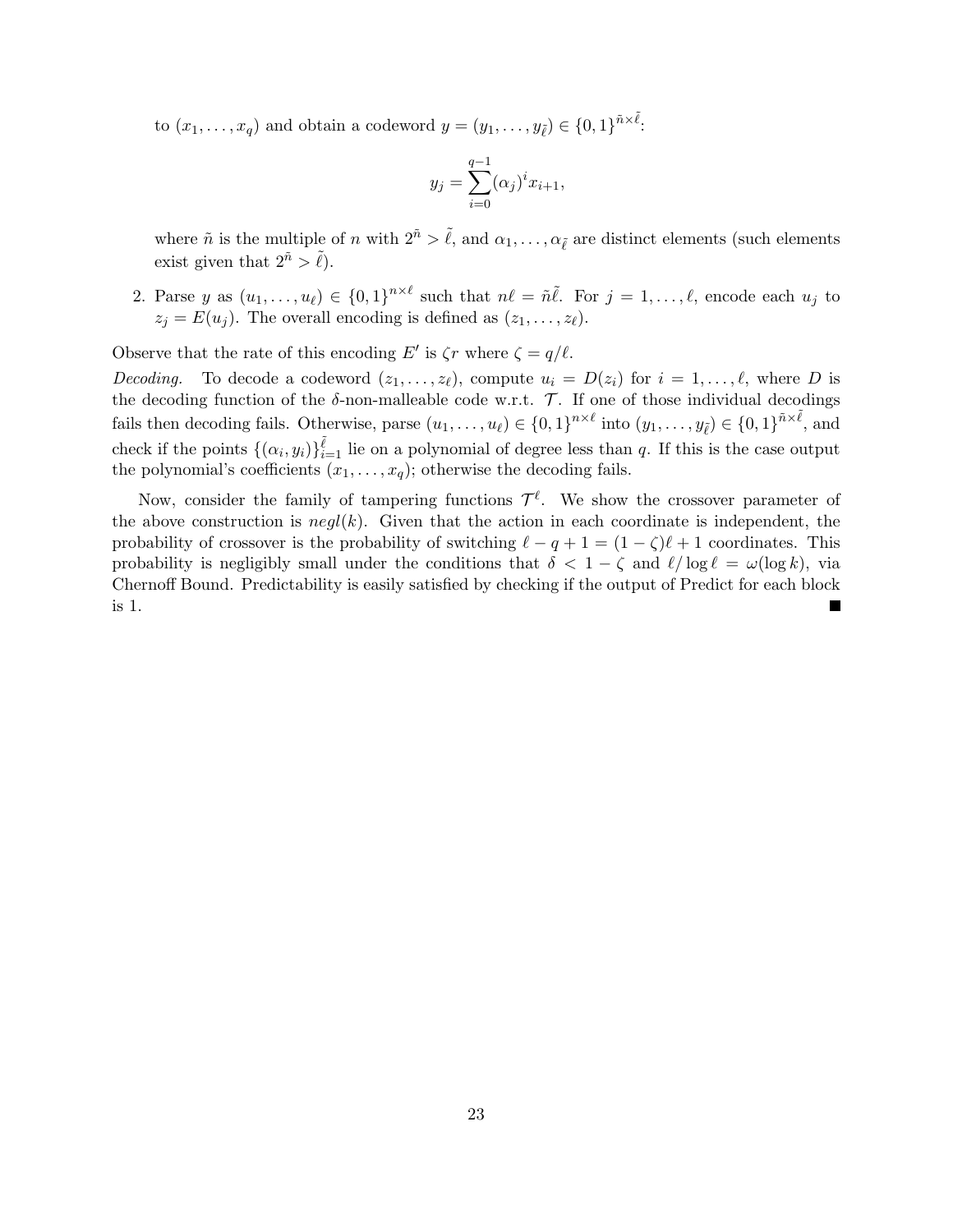# References

- [ADW09] Joël Alwen, Yevgeniy Dodis, and Daniel Wichs. Leakage-resilient public-key cryptography in the bounded-retrieval model. In CRYPTO, pages 36–54, 2009.
- [AGV09] Adi Akavia, Shafi Goldwasser, and Vinod Vaikuntanathan. Simultaneous hardcore bits and cryptography against memory attacks. In TCC, pages 474–495, 2009.
- [AHI11] Benny Applebaum, Danny Harnik, and Yuval Ishai. Semantic security under relatedkey attacks and applications. In Innovations in Computer Science - ICS 2011, pages 45–60, 2011.
- [AK96] Ross J. Anderson and Markus G. Kuhn. Tamper resistance a cautionary note. In The Second USENIX Workshop on Electronic Commerce Proceedings, pages 1–11, Oakland, California, 18–21 1996.
- [BB05] David Brumley and Dan Boneh. Remote timing attacks are practical. Computer Networks, 48(5):701–716, 2005.
- [BC10a] Mihir Bellare and David Cash. Pseudorandom functions and permutations provably secure against related-key attacks. In CRYPTO, pages 666–684, 2010.
- [BC10b] Nir Bitansky and Ran Canetti. On strong simulation and composable point obfuscation. In CRYPTO, pages 520–537, 2010.
- [BDL01] Dan Boneh, Richard A. DeMillo, and Richard J. Lipton. On the importance of eliminating errors in cryptographic computations. J. Cryptology, 14(2):101–119, 2001.
- [BECN+04] Hagai Bar-El, Hamid Choukri, David Naccache, Michael Tunstall, and Claire Whelan. The sorcerers apprentice guide to fault attacks. Cryptology ePrint Archive, Report 2004/100, 2004.
- [BG10] Zvika Brakerski and Shafi Goldwasser. Circular and leakage resilient public-key encryption under subgroup indistinguishability - (or: Quadratic residuosity strikes back). In CRYPTO, pages 1–20, 2010.
- [BK03] Mihir Bellare and Tadayoshi Kohno. A theoretical treatment of related-key attacks: Rka-prps, rka-prfs, and applications. In EUROCRYPT, pages 491–506, 2003.
- [BKKV10] Zvika Brakerski, Yael Tauman Kalai, Jonathan Katz, and Vinod Vaikuntanathan. Overcoming the hole in the bucket: Public-key cryptography resilient to continual memory leakage. In FOCS, pages 501–510, 2010.
- [BS97] Eli Biham and Adi Shamir. Differential fault analysis of secret key cryptosystems. In CRYPTO, pages 513–525, 1997.
- [Can01] Ran Canetti. Universally composable security: A new paradigm for cryptographic protocols. In FOCS, pages 136–145, 2001.
- [CF01] Ran Canetti and Marc Fischlin. Universally composable commitments. In CRYPTO, pages 19–40, 2001.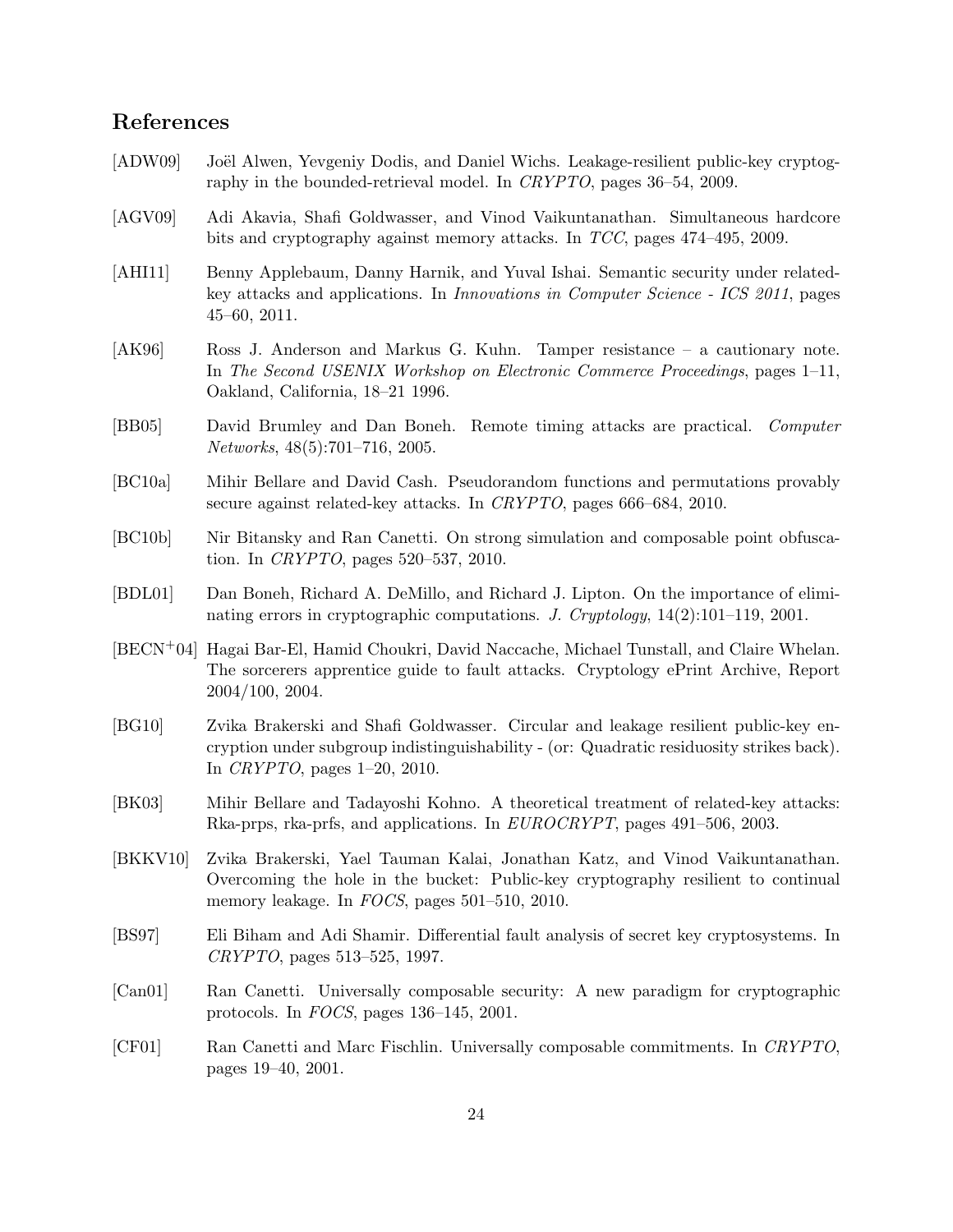- [CGGM00] Ran Canetti, Oded Goldreich, Shafi Goldwasser, and Silvio Micali. Resettable zeroknowledge (extended abstract). In STOC, pages 235–244, 2000.
- [CGS08] Nishanth Chandran, Vipul Goyal, and Amit Sahai. New constructions for uc secure computation using tamper-proof hardware. In EUROCRYPT, pages 545–562, 2008.
- [CKL03] Ran Canetti, Eyal Kushilevitz, and Yehuda Lindell. On the limitations of universally composable two-party computation without set-up assumptions. In EUROCRYPT, pages 68–86, 2003.
- [DGK+10] Yevgeniy Dodis, Shafi Goldwasser, Yael Tauman Kalai, Chris Peikert, and Vinod Vaikuntanathan. Public-key encryption schemes with auxiliary inputs. In TCC, pages 361–381, 2010.
- [DKL09] Yevgeniy Dodis, Yael Tauman Kalai, and Shachar Lovett. On cryptography with auxiliary input. In STOC, pages 621–630, 2009.
- [DKM11] Nico Döttling, Daniel Kraschewski, and Jörn Müller-Quade. Unconditional and composable security using a single stateful tamper-proof hardware token. In TCC, pages 164–181, 2011.
- [DN02] Ivan Damgård and Jesper Buus Nielsen. Perfect hiding and perfect binding universally composable commitment schemes with constant expansion factor. In CRYPTO, pages 581–596, 2002.
- [DNW08] Ivan Damgård, Jesper Buus Nielsen, and Daniel Wichs. Isolated proofs of knowledge and isolated zero knowledge. In EUROCRYPT, pages 509–526, 2008.
- [DP10] Yevgeniy Dodis and Krzysztof Pietrzak. Leakage-resilient pseudorandom functions and side-channel attacks on feistel networks. In CRYPTO, pages 21–40, 2010.
- [DPW10] Stefan Dziembowski, Krzysztof Pietrzak, and Daniel Wichs. Non-malleable codes. In ICS, pages 434–452, 2010.
- [FKPR10] Sebastian Faust, Eike Kiltz, Krzysztof Pietrzak, and Guy N. Rothblum. Leakageresilient signatures. In  $TCC$ , pages 343–360, 2010.
- [FRR+10] Sebastian Faust, Tal Rabin, Leonid Reyzin, Eran Tromer, and Vinod Vaikuntanathan. Protecting circuits from leakage: the computationally-bounded and noisy cases. In  $EUROCRYPT$ , pages 135–156, 2010.
- [GIMS10] Vipul Goyal, Yuval Ishai, Mohammad Mahmoody, and Amit Sahai. Interactive locking, zero-knowledge pcps, and unconditional cryptography. In CRYPTO, pages 173–190, 2010.
- [GIS+10] Vipul Goyal, Yuval Ishai, Amit Sahai, Ramarathnam Venkatesan, and Akshay Wadia. Founding cryptography on tamper-proof hardware tokens. In TCC, pages 308–326, 2010.
- [GKR08] Shafi Goldwasser, Yael Tauman Kalai, and Guy N. Rothblum. One-time programs. In CRYPTO, pages 39–56, 2008.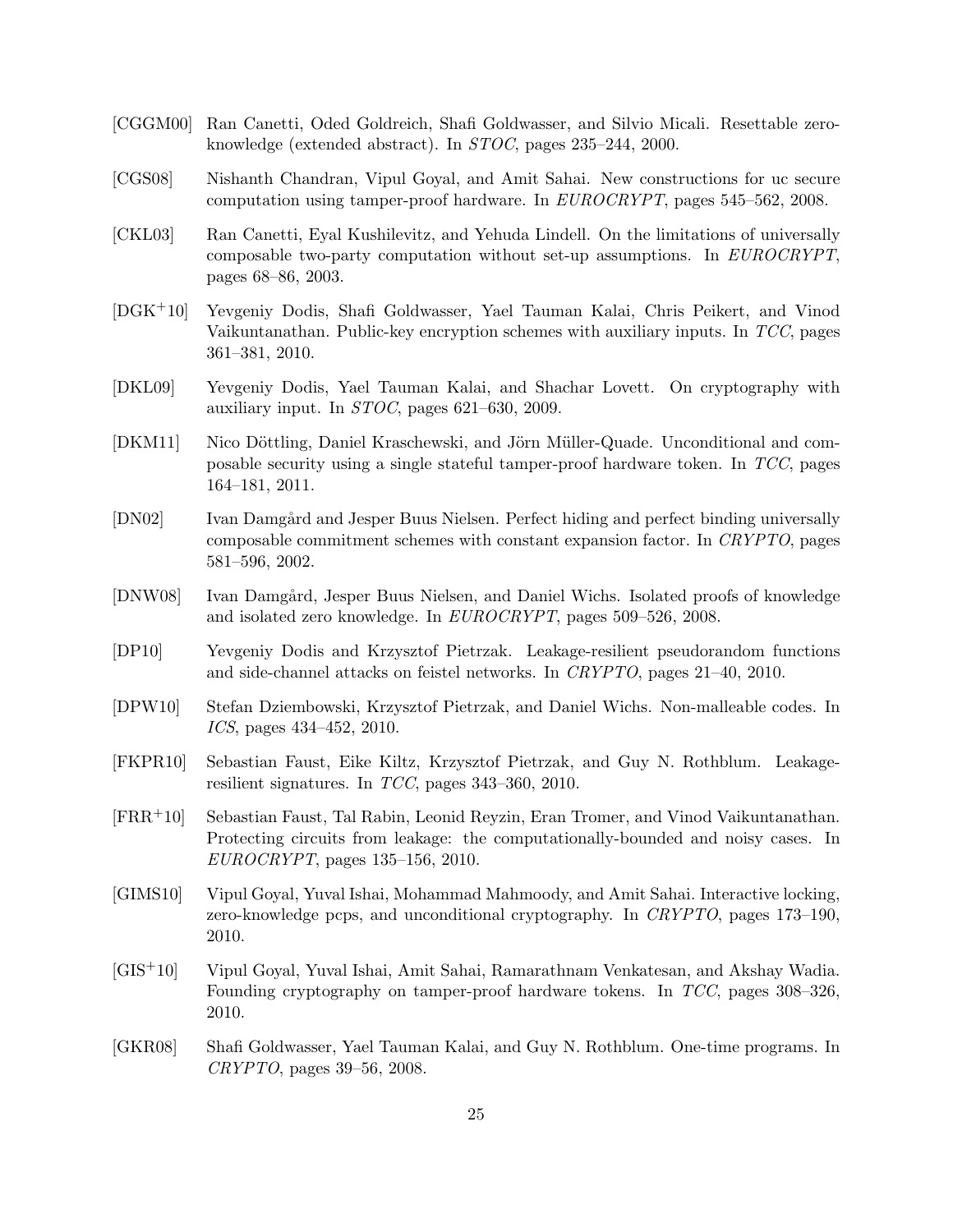- [GLM+04] Rosario Gennaro, Anna Lysyanskaya, Tal Malkin, Silvio Micali, and Tal Rabin. Algorithmic tamper-proof (atp) security: Theoretical foundations for security against hardware tampering. In TCC, pages 258–277, 2004.
- [GR10] Shafi Goldwasser and Guy N. Rothblum. Securing computation against continuous leakage. In  $CRYPTO$ , pages 59–79, 2010.
- [HL11] Shai Halevi and Huijia Lin. After-the-fact leakage in public-key encryption. In TCC, pages 107–124, 2011.
- [IPSW06] Yuval Ishai, Manoj Prabhakaran, Amit Sahai, and David Wagner. Private circuits ii: Keeping secrets in tamperable circuits. In EUROCRYPT, pages 308–327, 2006.
- [ISW03] Yuval Ishai, Amit Sahai, and David Wagner. Private circuits: Securing hardware against probing attacks. In CRYPTO, pages 463–481, 2003.
- [JV10] Ali Juma and Yevgeniy Vahlis. Protecting cryptographic keys against continual leakage. In CRYPTO, pages 41–58, 2010.
- [Kat07] Jonathan Katz. Universally composable multi-party computation using tamper-proof hardware. In  $EUROCRYPT$ , pages 115–128, 2007.
- [KJJ99] Paul C. Kocher, Joshua Jaffe, and Benjamin Jun. Differential power analysis. In CRYPTO, pages 388–397, 1999.
- [Kol10] Vladimir Kolesnikov. Truly efficient string oblivious transfer using resettable tamperproof tokens. In TCC, pages 327–342, 2010.
- [KV09] Jonathan Katz and Vinod Vaikuntanathan. Signature schemes with bounded leakage resilience. In ASIACRYPT, pages 703–720, 2009.
- [LW10] Allison B. Lewko and Brent Waters. On the insecurity of parallel repetition for leakage resilience. In  $FOCS$ , pages  $521-530$ ,  $2010$ .
- [MR04] Silvio Micali and Leonid Reyzin. Physically observable cryptography (extended abstract). In TCC, pages 278–296, 2004.
- [MS08] Tal Moran and Gil Segev. David and goliath commitments: Uc computation for asymmetric parties using tamper-proof hardware. In EUROCRYPT, pages 527–544, 2008.
- [MTVY11] Tal Malkin, Isamu Teranishi, Yevgeniy Vahlis, and Moti Yung. Signatures resilient to continual leakage on memory and computation. In TCC, pages 89–106, 2011.
- [NS09] Moni Naor and Gil Segev. Public-key cryptosystems resilient to key leakage. In CRYPTO, pages 18–35, 2009.
- [Oka06] Tatsuaki Okamoto. Efficient blind and partially blind signatures without random oracles. In TCC, pages 80–99, 2006.
- [P11] Abhishek Jain 0002 and Krzysztof Pietrzak. Parallel repetition for leakage resilience amplification revisited. In TCC, pages 58–69, 2011.